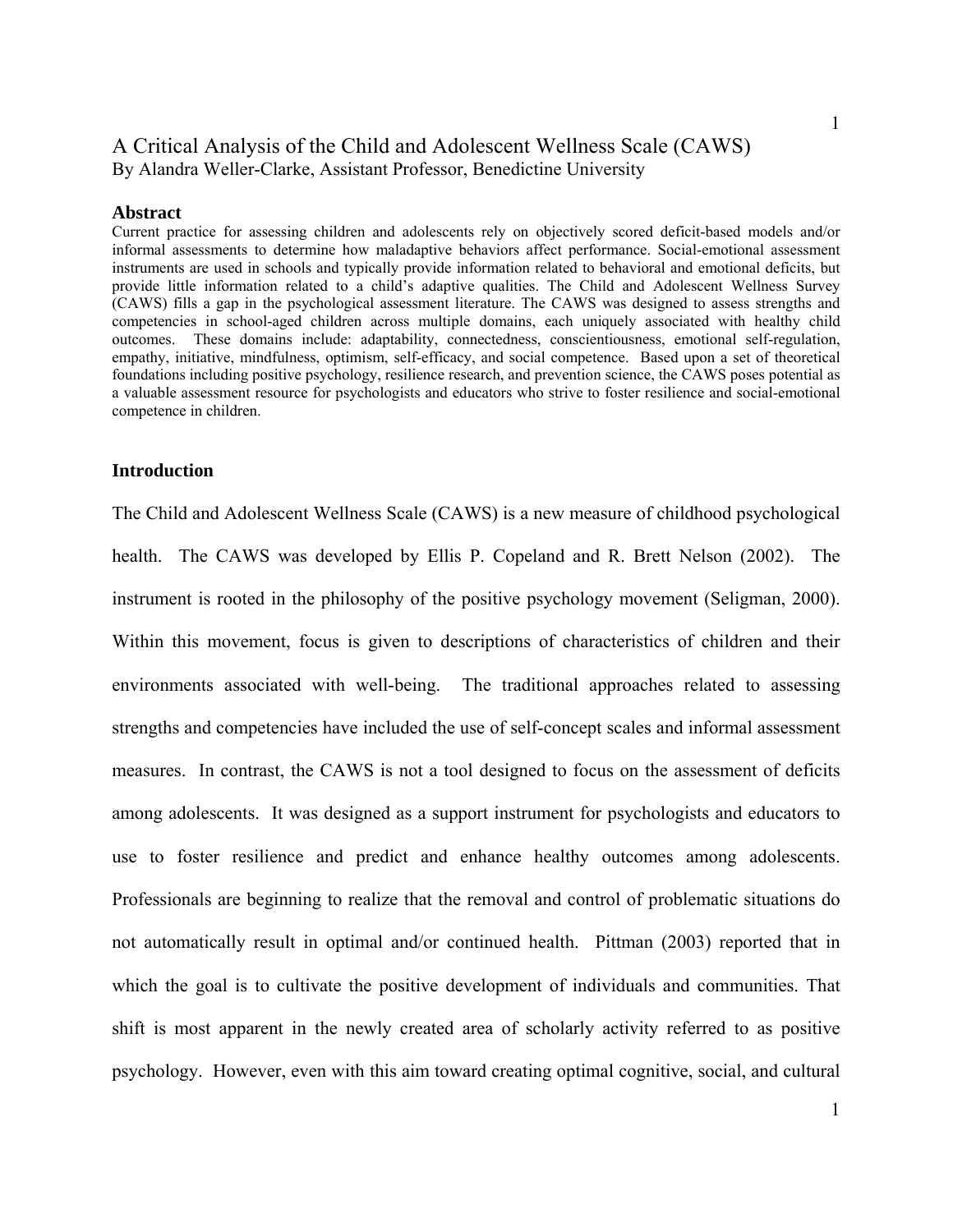conditions, few measures have been developed to assess the positive attributes displayed in children (Lopez and Snyder, 2003). The CAWS embraces this paradigm shift and reflects the philosophy of positive psychology. The scale was crafted to assess, identify, and amplify the strengths and capacities that adolescents need to thrive.

 This paper begins with a brief review of the theoretical origins of the CAWS. Following each theoretical description is a critical analysis of the rationale regarding applications of the CAWS. A brief description and critical review of each CAWS domain (adaptability, connectedness, conscientiousness, emotional self-regulation, empathy, initiative, mindfulness, optimism, self-efficacy, and social competence; see Appendix) and its utility related to the measurement of the wellness construct is presented. The final section of the paper includes a discussion of evidence-based findings related to the instrument, a set of conclusions, and suggestions for future research.

# **Conceptual Foundations**

The CAWS (Copeland  $&$  Nelson, 2002) is anchored within three theoretical frameworks (positive psychology, resilience research, and prevention science). Initially based on all three frameworks, the authors of the CAWS have most recently embraced the positive psychology perspective (Copeland, 2006).

**Positive Psychology**. Almost a decade ago, the President of the American Psychological Association, Martin Seligman (1998) had a vision. Seligman's vision was to urge the social sciences to look beyond human weaknesses and propose a mission related to the scientific study of human strength, resilience, and optimal human functioning. According to positive psychology advocates, it is important to differentiate among dimensions of psychopathology (mental illness),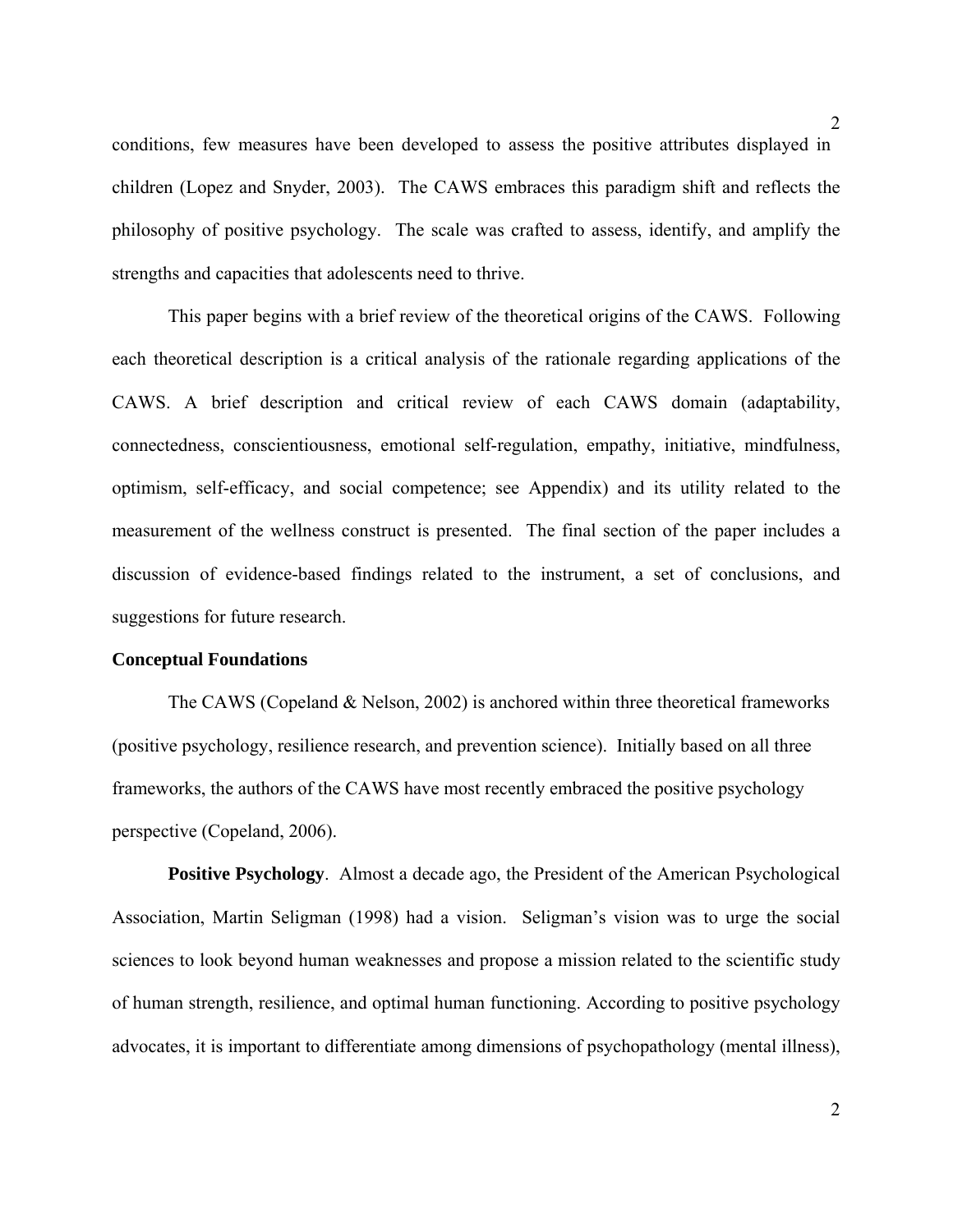no pathology (mental health), and strengths above and beyond no pathology (positive psychology). Mental health is oftentimes described as a lack of pathology. This description represents a neutral view of mental health. In contrast to their neutral view is a positive position that includes the addition of qualities that can serve as buffers when a person is compromised with a disorder, stress, or illness. Mary Paquette (2006) stated that "a person who is physically fit and in shape is apt to withstand an emergency surgical procedure better than someone who is not, even though both may not have been previously sick. The fit person has something extra going for him or her to withstand the assault of surgery. Positive psychology asks different questions such as 'how can we move in the positive direction so that an individual is fit rather than just not sick?' There is an interest in cure and prevention but positive psychology adds the component of cultivation of strengths to make life even better" (p. 2).

Seligman and others (Csikszentmihalyi, 1990, 1999; Goleman, 1992; Myers 1992) shifted their views from the common "dysfunctional" model or remediation approach to a positive psychology view. They emphasized the development of human strengths, resilience, and other characteristics associated with optional human functioning (Seligman and Csikszentmihalyi, 2000). These characteristics (altruism, courage, honesty, happiness, creativity and optimism), were constructed to be "building factors that allow individuals, communities, and societies to flourish" (p. 13).

Positive psychologists make an effort to internally enlighten adolescents to be aware and excited about developing the complex skills and dispositions necessary to take charge of their lives, to become socially competent, compassionate and psychologically vigorous adults. Yet, without understanding the causal principles and/or recognizing the skills that contribute to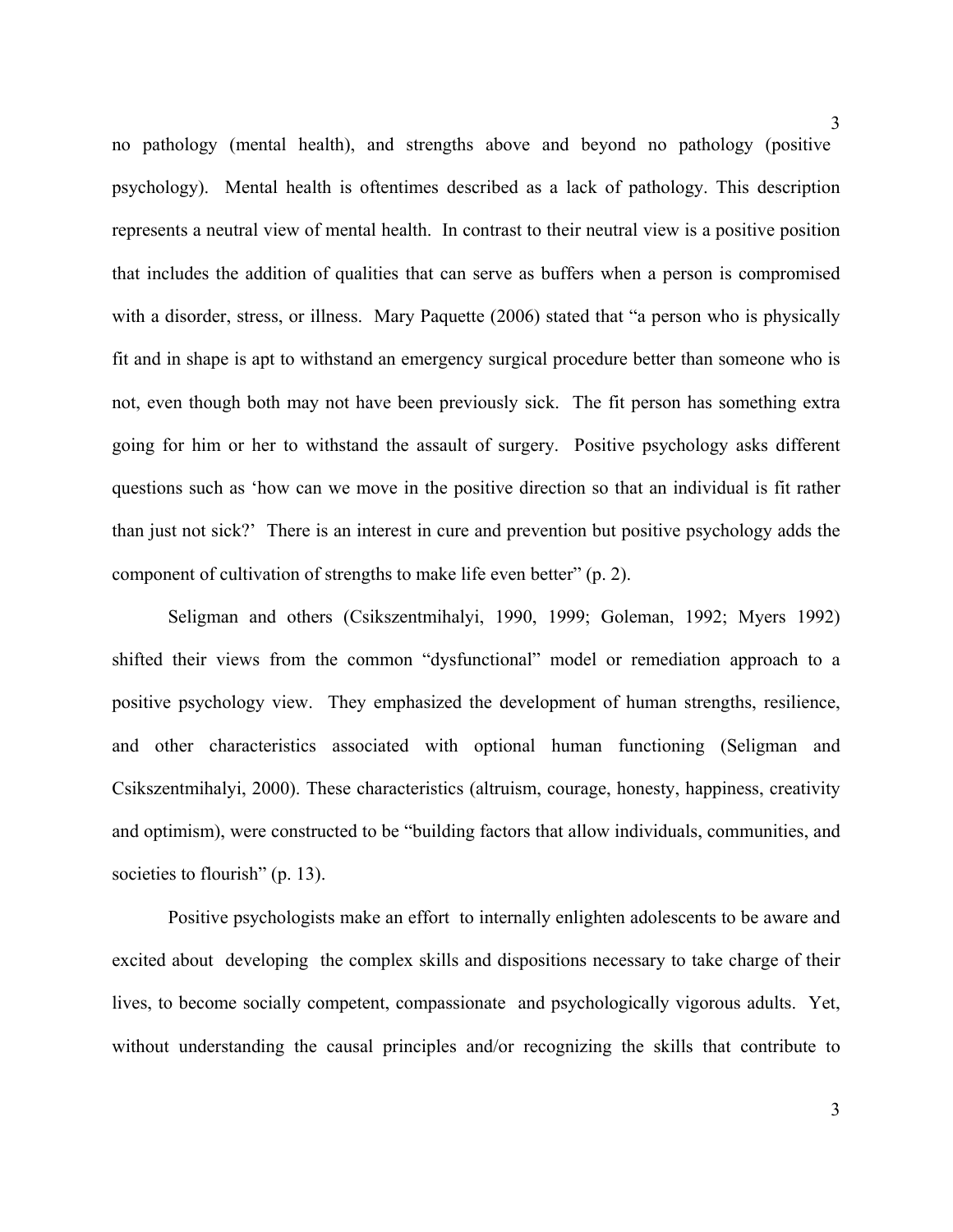optimal adolescent psychological functioning, positive psychologists might be on a path to breaking their promise.

Another psychological framework that may be used to provide us with a deeper understanding of the development of adolescent full potential is well-being (Vaillant, 2002). Ryan and Deci (2001) reported that there are two approaches to the systematic study of wellbeing. The first approach is a subjective well-being approach. Well-being is described as expressing happiness and being satisfied with one's life. Well-being is simply defined as being happy. It is important to note that one must be cognizant that one is happy. The second approach to the study of well-being is a psychological well-being approach. Psychological well-being involves personal growth and living up to one's potential (Fava and Riuni, 2003). Individuals experiencing psychological well-being feel competent, accepted, and having purpose.

 **Connections between the CAWS instrument and positive psychology.** Overall, a case can be made for the view that it is likely to be valid and worthwhile to assess adolescent's strengths and competencies, rather than their deficits. Absence of mental illness is not equivalent to psychological health. Our ultimate goal is to create optimal outcomes for all students (Copeland and Nelson, 2004). In order to establish the possibility for well-being for all students, we must recognize that even those who fall into "normal" ranges of functioning might very well benefit from interventions. Typically, these normal range students aren't included in mental health programming efforts.

If the promise of positive psychology is to motivate adolescents and inspire them to develop the skills and dispositions to become socially competent adults, an assessment based on those very skills seems not only logical, but essential. Traditional deficit-based assessments are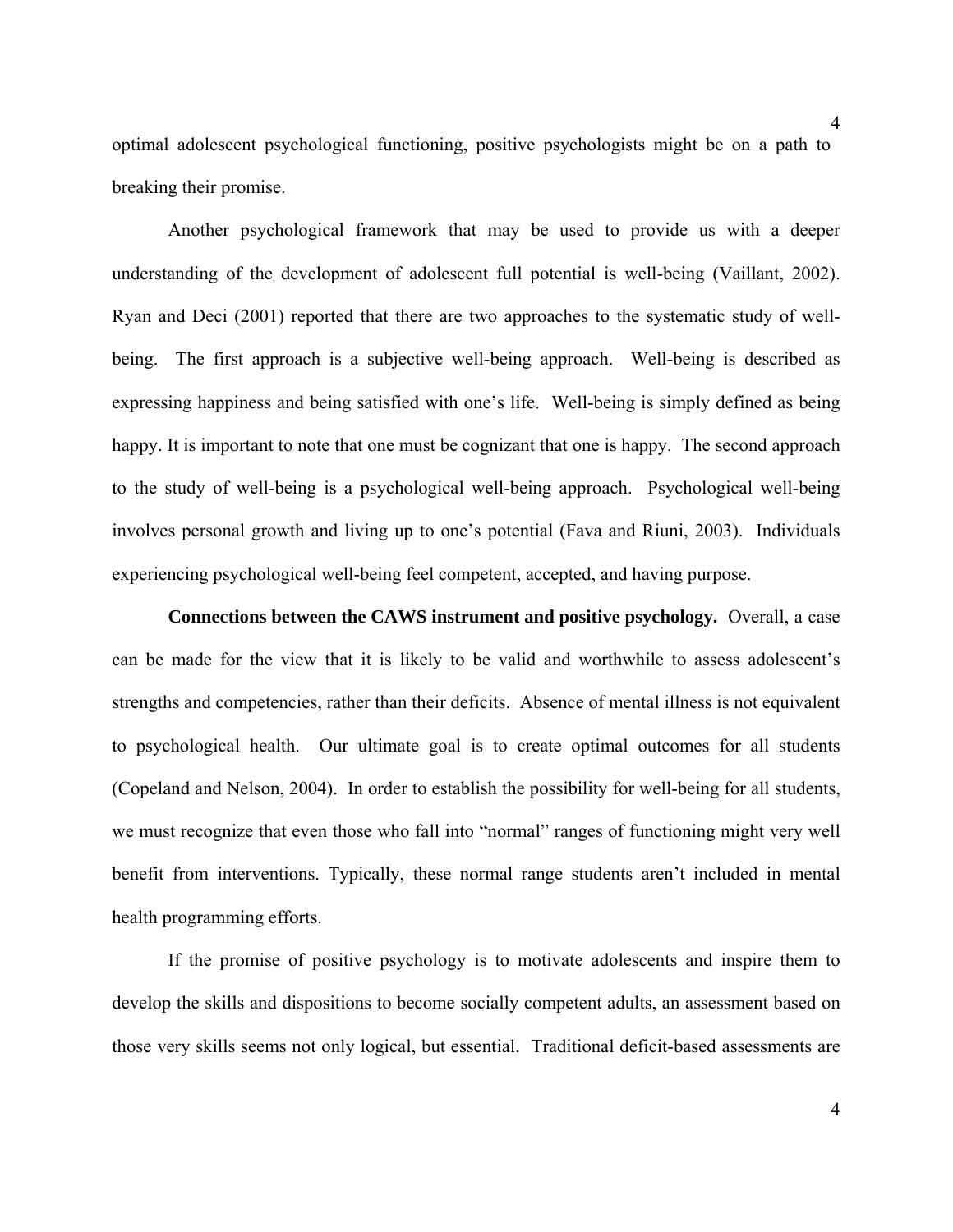based on the assumption that something is missing and/or faulty factors are present if one is not psychologically well. There is a need to replace or fix something. Traditional deficit-based assessment practices include the use of self-concept scales and other measures that fundamentally assume the negative and are unfortunately based on the deficit or missing puzzle- piece model. Emphasis is given to the measurement of negative behavioral characteristics. In contrast, several pioneering models of positive psychology have appeared in the research literature. For example, Maslow's (1971) self-actualization theory, Deiner's (1984) positive emotionally theory, Block and Block's (1990) ego-resiliency theory, and Seeman's (1989) personality integration theory. Even Deci and Ryan's (1985) autonomy theory and Scheier and Carver's (1987) dispositional optimism theory include some positive external problem-solving strategies related to altering negative attributions, engaging in meaningful activities, and changing attitudes and perceptual styles to enhance the levels of adolescents.

 To some degree, these causal principles can and do accurately explain optimal psychological functioning for some adolescents, yet these "after- the- fact" views are likely to not include non-symptomatic adolescents who could benefit from an intervention. This shift to give emphasis to promoting adolescent potential is long overdue. However, almost all assessment procedures continue to focus on the misguided something-lacking, something-broken standards. Positive psychology advocates are trying to transcend these traditional deficit-based views of assessment. Without a true positive, proactive approach directed at nurturing all students to reach their goal of achieving "the good life," the efforts of the positive psychologists will remain limited.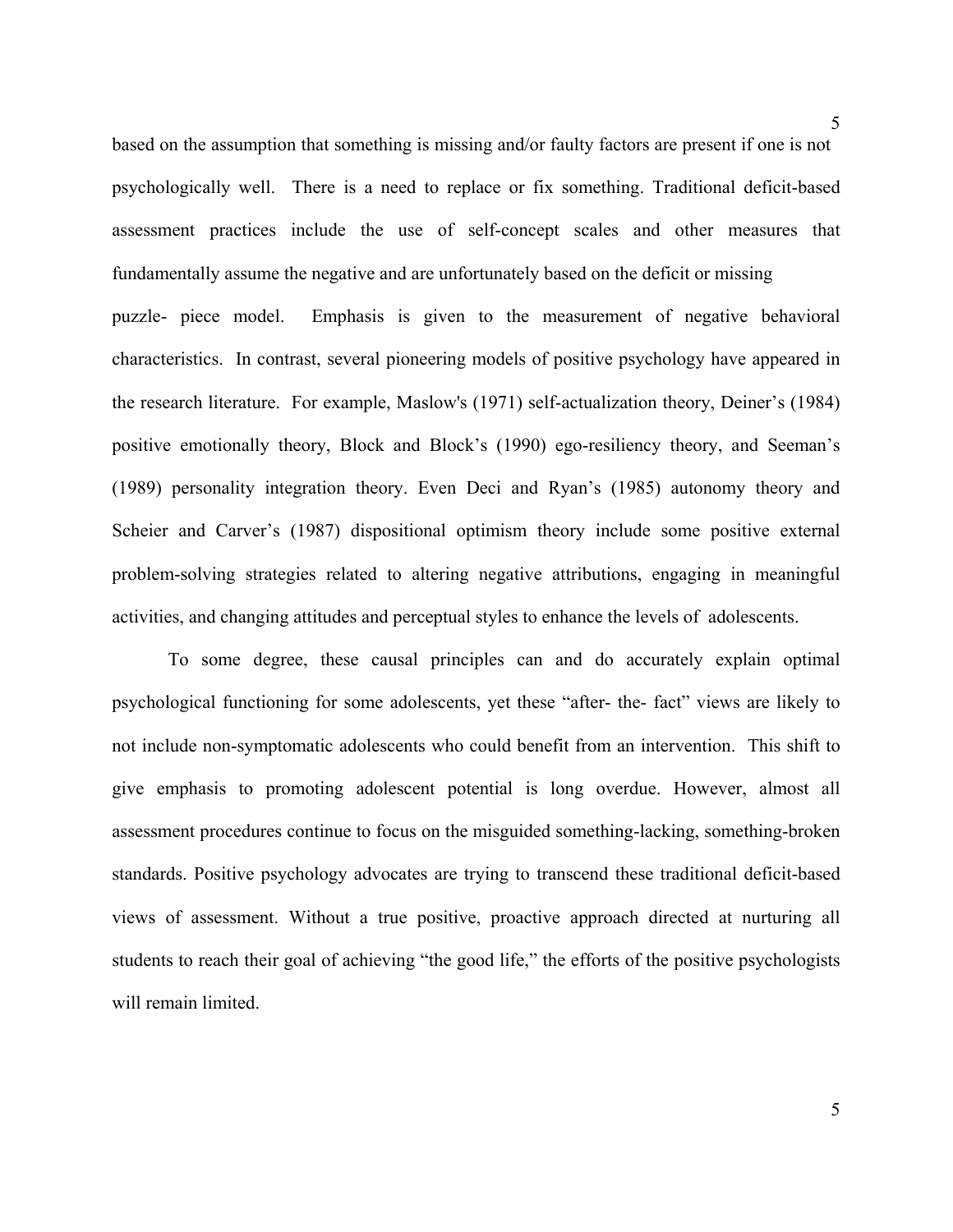While reflecting on the principles driving positive psychology and those relevant to the provision of proactive psychological assessments such as the CAWS, Seligman's (1991) "learned optimism" contributions deserve some mention. Grounded primarily within the cognitive models of psychology, the assumption is that events directly impact youth's senses, after which their thinking determines their reaction to reality, based on the beliefs in each youth's schema. Thought determines adolescent reaction. According to Seligman and other practitioners, the appropriate focus for therapeutic intervention lies within the contexts of a youth's mental representations. The CAWS instrument appears to align rather well with Seligman's model. Psychologists and educators armed with individual adolescent's strengths can foster those characteristics that buffer against the onset of mental illness and academic setbacks.

 In addition to psychological and academic preventions, positive emotions effect adolescent development across other domains as well, including physical well-being and social health. Taylor et al. (2000) discuss the relations between positive beliefs (optimism), disease progression, and physical health. They conclude that positive beliefs (optimism) and positive feelings (hopefulness) act as resources that protect adolescents during traumatic stress events and in the acquisition and maintenance of physical health. Positive emotions have been found to be related to longevity (Danner, Snowden, and Friesen, 2001), improved immune functioning (Charnetski and Brennan, 2001) and cardiac health (McCraty, Atkinson, Tiller, Rein and Watkins, 1995).

Research shows that individuals who experience happiness in their early years are more likely to be married, have high life satisfaction, and be appealing to others later in life (Harker and Keltner, 2001). Also, having supportive and caring relationships has been found to be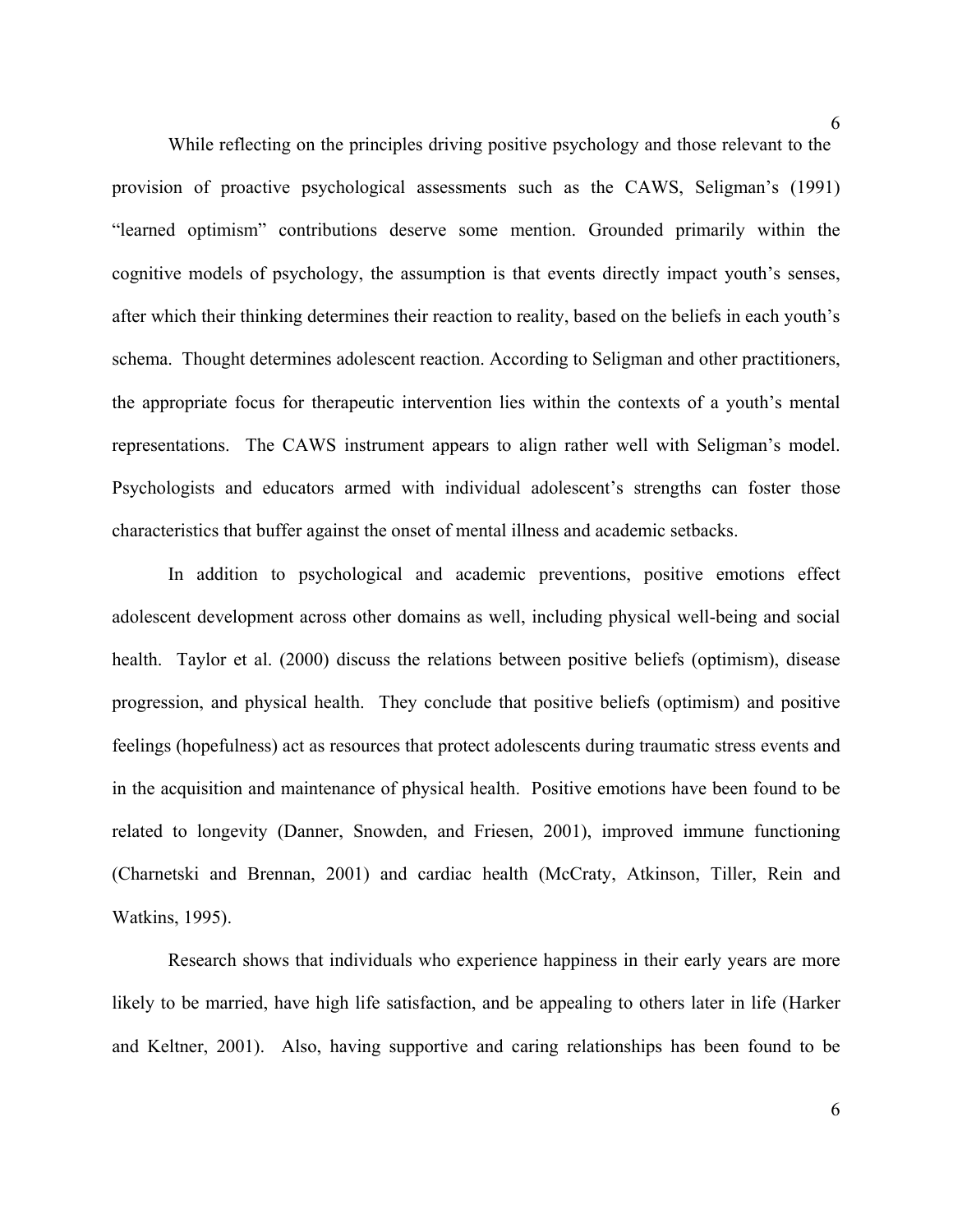associated with positive health benefits (Ryff and Singer, 2000). Volunteering and other altruistic behaviors (e.g., conscientiousness) are reported to be strong sources of positive emotion (Argyle). The CAWS instrument, if implemented in a timely, prevention-based manner, could possibly be used as a framework in which to recommend interventions that would equip students with skills necessary to achieve these optimal outcomes.

**Resilience Research**. Resilience is the capacity of an individual to overcome difficult and challenging life circumstances and risk factors. Educational resilience is the ability of students to succeed academically despite risk factors that make it difficult for them to succeed. (Bernard, 1991; Wang, Haertel, and Walberg, 1997, 1998). Luther et al. (2000) explored what they considered to be the two major dimensions defining the term "resilient." These were exposure to "significant threat or severe adversity" and the achievement of positive adaptation "despite major assaults on the developmental processes" (p. 543).

 Researchers have identified a number of protective factors, or what Rutter (1987) termed "protective mechanisms" (Garmezy, 1985, 1994: Rutter, 1987). These protective factors are said to be located both externally in the environments of children and internally, as personal attributes of the individual. A substantial body of literature reports the presence of external factors in a number of environments, including the family, peer groups, school, and the community. Each of these contexts possesses distinctive attributes that serve to counteract the negative outcomes on student's lives and instead promote the development of resilient qualities (Bernard, 1991; Wang, 1997; Rutter et al., 1979).

 Others have identified a range of important roles teachers and schools play in providing protective assets (Werner and Smith, 1988). The studies by Rutter et al. (1979) and Werner and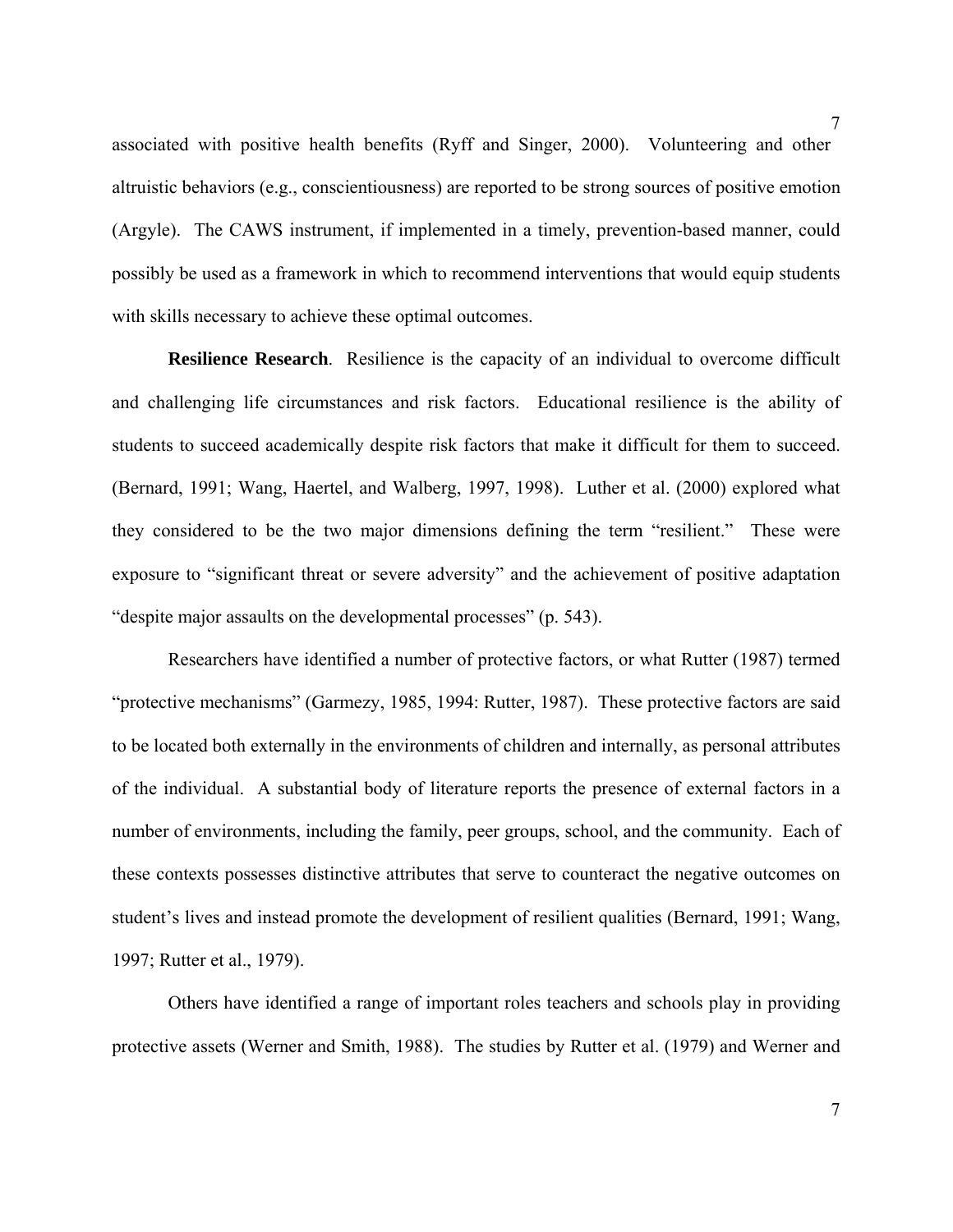Smith (1988) recognized the contributions made by schools and their teachers. These schools are characterized by their caring, attentive, and stable environments. They also are successoriented in approach, acknowledge student achievements, and show a sincere interest in students, providing teachers as mentors and positive role models (Bernard, 1991, 1995).

 Bernard (1991, 1995) described how schools can provide opportunities for students to develop internal assets for resilience including autonomy, problem-solving skills, an optimistic outlook on the future, as well as effective communication and relationship skills. He summarized these factors under three main categories, caring and supportive relationships, positive and high expectations, and opportunities for meaningful participation (1995). Other researchers (Clarke and Clarke, 1984; Garmezy, 1985; Werner and Smith, 1988) have identified characteristics of resilient children that appear to be congruent with Bernard's "profile of the resilient child" (p. 44):

- having stable relationships with peers
- possessing well developed problem-solving skills
- considering realistic future plans
- having a positive sense of being able to achieve and deal effectively with tasks
- experiencing success in one or more area of their life
- being able to communicate effectively
- possessing a strong attachment with at least on adult
- acceptance of responsibility for themselves and their behavior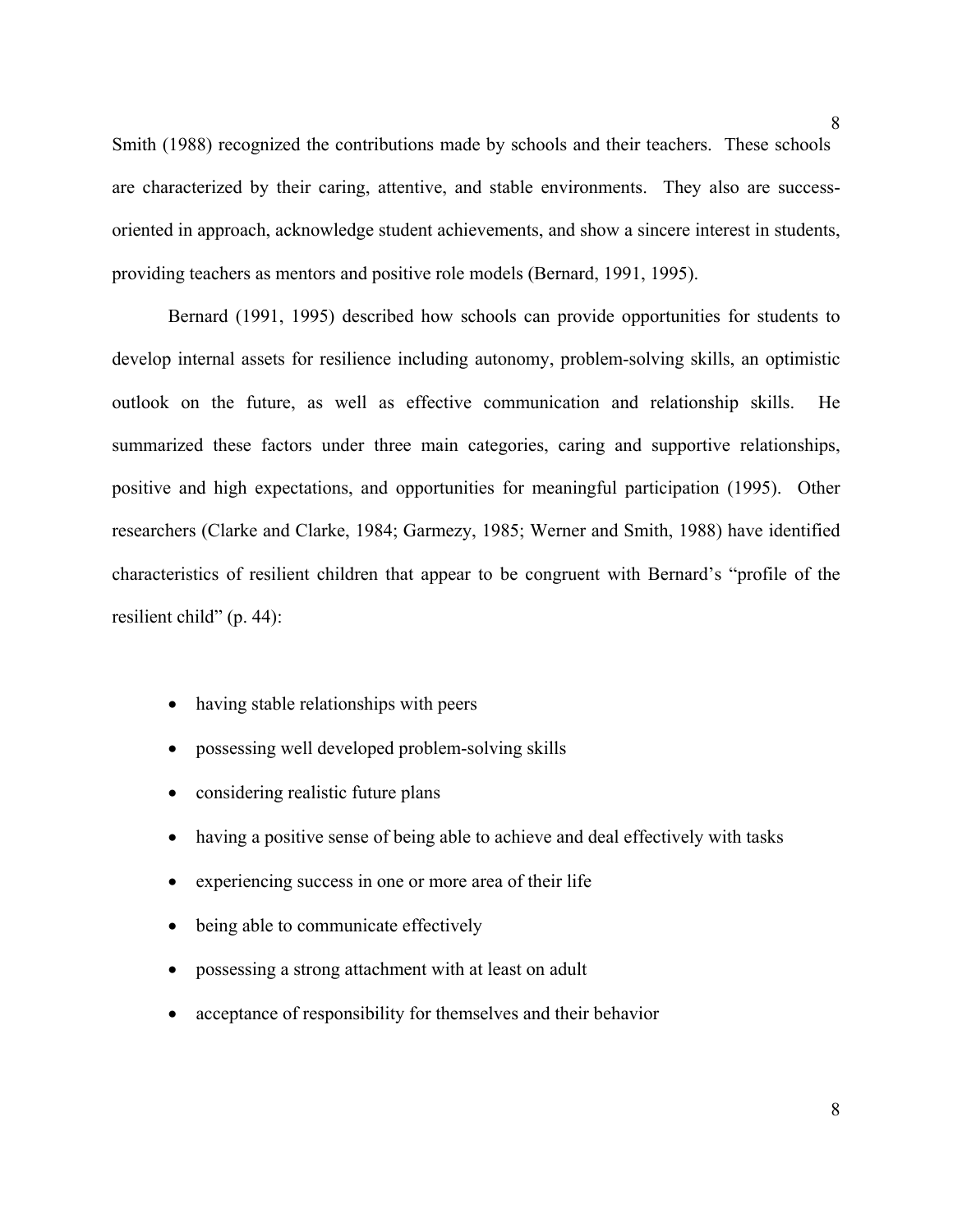These characteristics, along with internal assets and protective factors/dispositions are believed to be the underlying essence represented and measured on the CAWS.

 **Connections Between the CAWS and Resilience Research**. The CAWS includes ten dimensions (mindfulness, self-efficacy, optimism, connectedness, social competence, adaptability, initiative, emotional self-regulation, conscientiousness, and empathy; see Appendix) (Copeland and Nelson, 2004).

 These dimensions appear to be congruent with the previously mentioned characteristics of Bernard's "profile of the resilient child" (Bernard, 1995). It is suggested that resilience stems from a healthy operation of basic human adaptational systems. If systems are intact, children should develop appropriately even if challenged. However, if children's basic adaptational systems are impaired, prior to or following adverse situations, the risk for problems in development is increased (Dumont and Provost, 1999).

 In recognizing the significant roles teachers and schools play in developing resilience, it is important that school-family-community partnerships are promoted as potential sources of the protective factors that foster resilience in students (Epstein, 1995; Wang et al. 1997, 1998). Partnerships and relationships among school personnel can work together to coordinate and implement programs and activities designed to increase academic, emotional, and social successes of students served by schools. By focusing on students' strengths, these partnerships do not serve as a panacea for solving students' problems; rather they will foster the protective factors that overcome some of the barriers and risks students face.

 For years, mental health professionals and educators have served adolescents by working within categorical models that replicate an "at risk" approach. Although much has been learned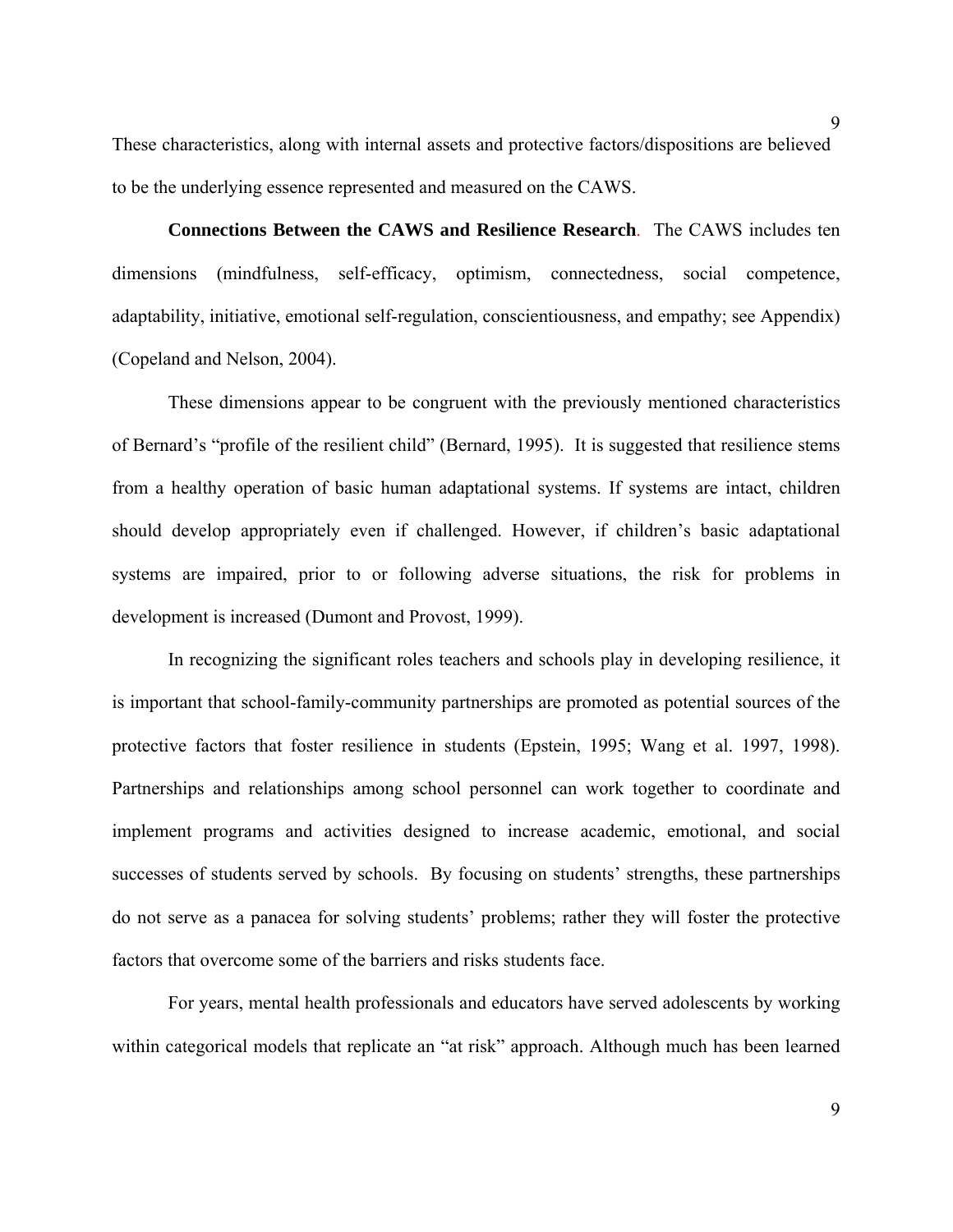about the impact of risk factors and deficits on youth's lives, the addition of an expanded focus on the protective factors and assets within adolescents, schools, and teachers (e.g., those which contribute to optimal healthy development and a capacity for resilience, such as the CAWS), can help us prepare to meet current and inevitable challenges that lie ahead.

**Prevention Science.** The most notorious current challenge to the profession education is the No Child Left Behind (NCLB) Act (U.S. Department of Education, 2001). Since the United States Surgeon General (U.S. Department of Health and Human Services, 1999, 2000) highlighted the gap between adolescent mental health needs and the availability of effective resources and programs to meet those needs, educational researchers have emphasized the necessity for collaboration in prevention. While services through agencies and mental health centers remain the dominant method of addressing problems experienced by adolescents, there are many barriers that prevent them from gaining access to services (a lack of awareness these centers exist, transportation issues, payment problems, and centers' limited capacity for serving patients). As publicity of these barriers has increased, so has the awareness of the importance of providing mental health care to youths "where they are" (in schools) (Weist and Ghuman, 2002).

 Supportive evidence for the school as a primary outlet for prevention has also grown (Gillham, Reivich, Jaycox, and Seligman, 1995; Greenberg, Weissgerg, O'Brien, Zins, Fredericks, Resnik, and Elias, 2003; Weissberg and Greenberg, 1998; Zins, 2001). Several models of school-based programs are becoming increasingly prominent. Two perspectives within this health promotion framework have emerged since the 1990s (prevention science and positive youth development) (Catalano, Hawkins, Berglund, Pollard, and Arthur, 2002). These two perspectives are similar in overall focus, but differ in the emphases given to specificities.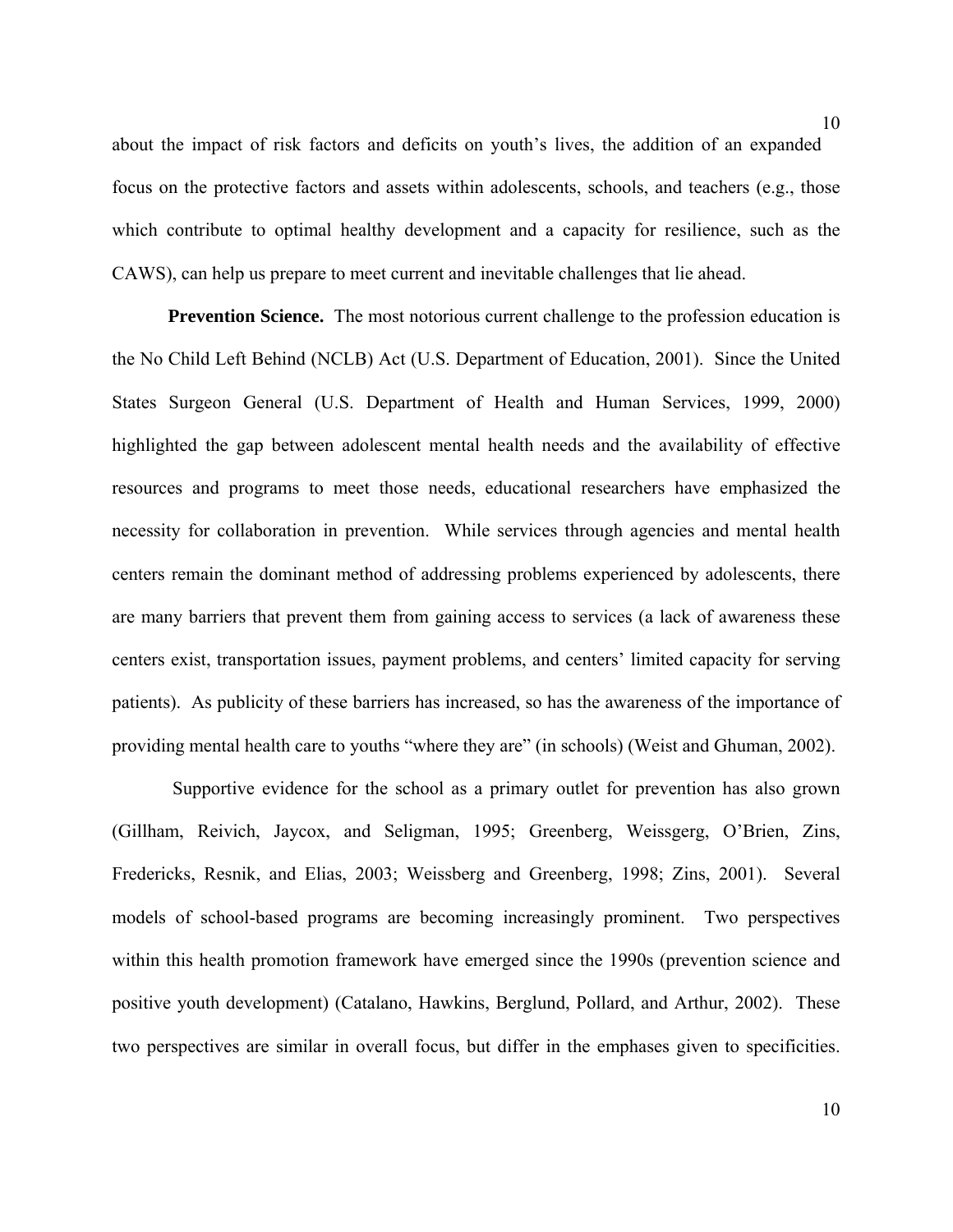Prevention science focuses on specific risk and protective factors, while positive youth development takes a more global approach to building youth capacity. This health promotion approach offers a universal perk (it has something for everyone). In relation to fulfilling the mandates of NCLB and considering the statistics on issues including violence, substance abuse, and high-risk sexual behaviors among adolescents, this notion of prevention warrants a broad health promotion strategy.

 **Connections between the CAWS and Prevention Science.** Educators and school psychologists play a critical role in providing interventions for students. Effective programs empower young people to be involved in their work, which then becomes rewarding through the promotion of cooperation and mutual support. To foster healthy adolescent development, simultaneous efforts to reduce or prevent risk behaviors are essential. These efforts need to be matched with equal commitment to helping adolescents understand life's challenges and responsibilities and to develop the necessary skills to succeed as vibrant, passionate, responsible adults. Youths need awareness of their own strengths and appropriate knowledge and education related to how to foster their strengths. This developmentally appropriate approach should be delivered in a nonjudgmental and highly salient format, which emphasizes their choices, responsibilities, and consequences. All youths need to acquire a set of skills to promote healthy relationships. They need to develop peer supports and feel connected to their family, friends, schools, and communities (the CAWS dimension of connectedness). This sort of connection requires a commitment to building on everyone's capacity. It requires the perception that each adolescent is a person, rather than a potential problem.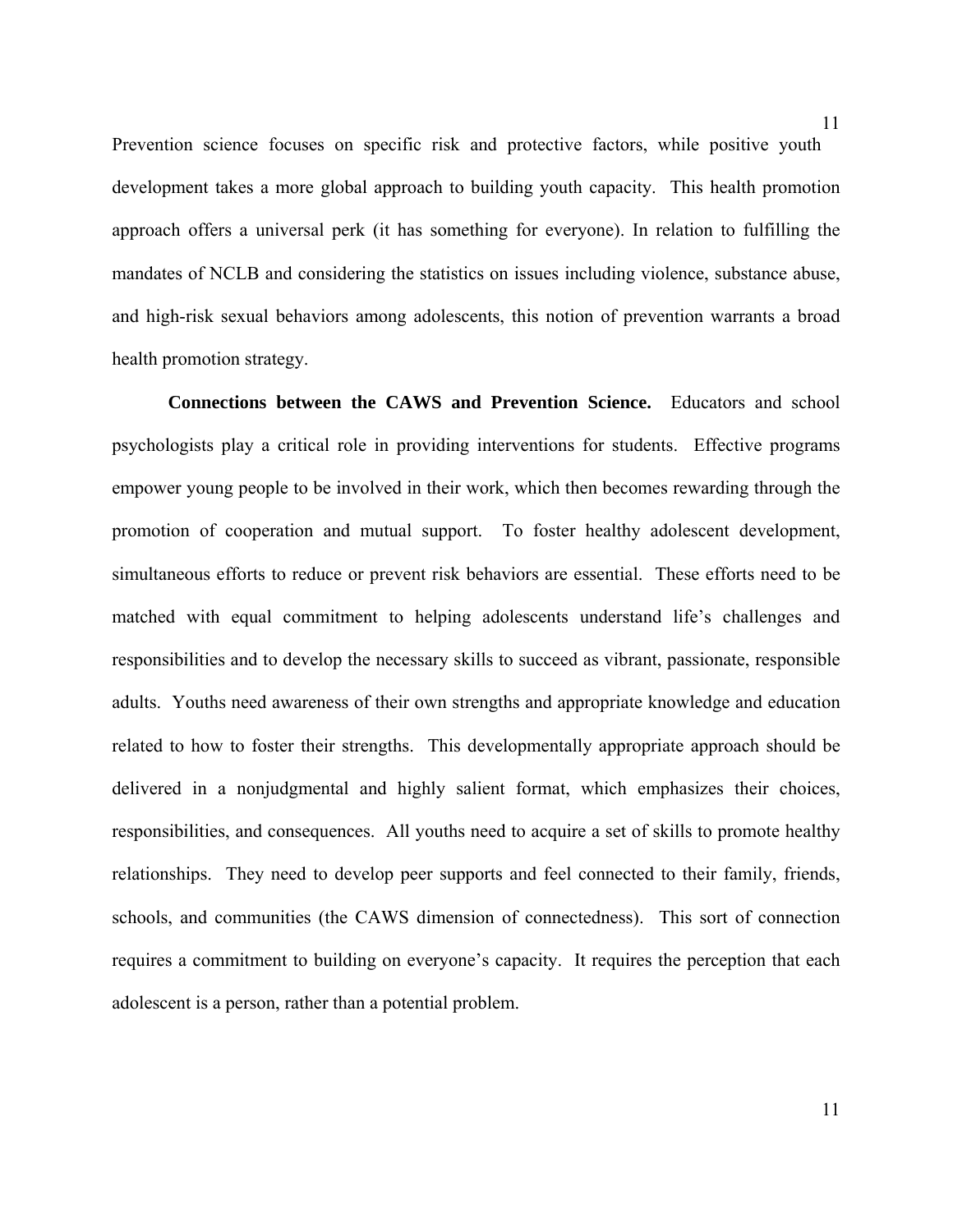The use of the CAWS does appear to have potential to empower youth to identify the critical issues they face that would enable them to find solutions that are most meaningful to their individual realities and circumstances. If included as a proactive piece of the health promotion approach, schools and collaborating community agencies could likely experience several levels of benefits. Community partnerships would be likely to embark on an investment in adolescents who have a specified set of strengths, rather than a laundry list of disorders and/or special labels. Businesses would be more apt to apprentice youths with a set of clearly defined skills. Mentors could align themselves with novices according to similar interests, motivations, and dreams.

 Guidelines and strategies used to design and implement school-based interventions have been created. Several organizations have developed sets of principles for best practices including the National Assembly on School-Based Health Care (2000), the Children and Adolescent Service System Program (1991), and ethical guidelines for various professionals (e.g., social work, school counseling, school psychology, child and adolescent psychiatry). Evidence is growing that schools' mental health programs are indeed helping students and schools achieve desired outcomes. However, much work remains to be done.

Under NCLB, Title I schools are required to work jointly with family and community members to develop a school-family-community involvement policy. Although this provision is being overlooked (Ferguson, 2003), it is possible that invested partnerships hold the key to meeting the overarching goal of NCLB (reducing the achievement gap, and better serving all children). Education reform initiatives, such as Goals 2000, have focused on parent involvements and/or school-family-community partnerships (Simon and Epstein, 2001). Inherent to NCLB and previous reform initiatives is the belief that families and community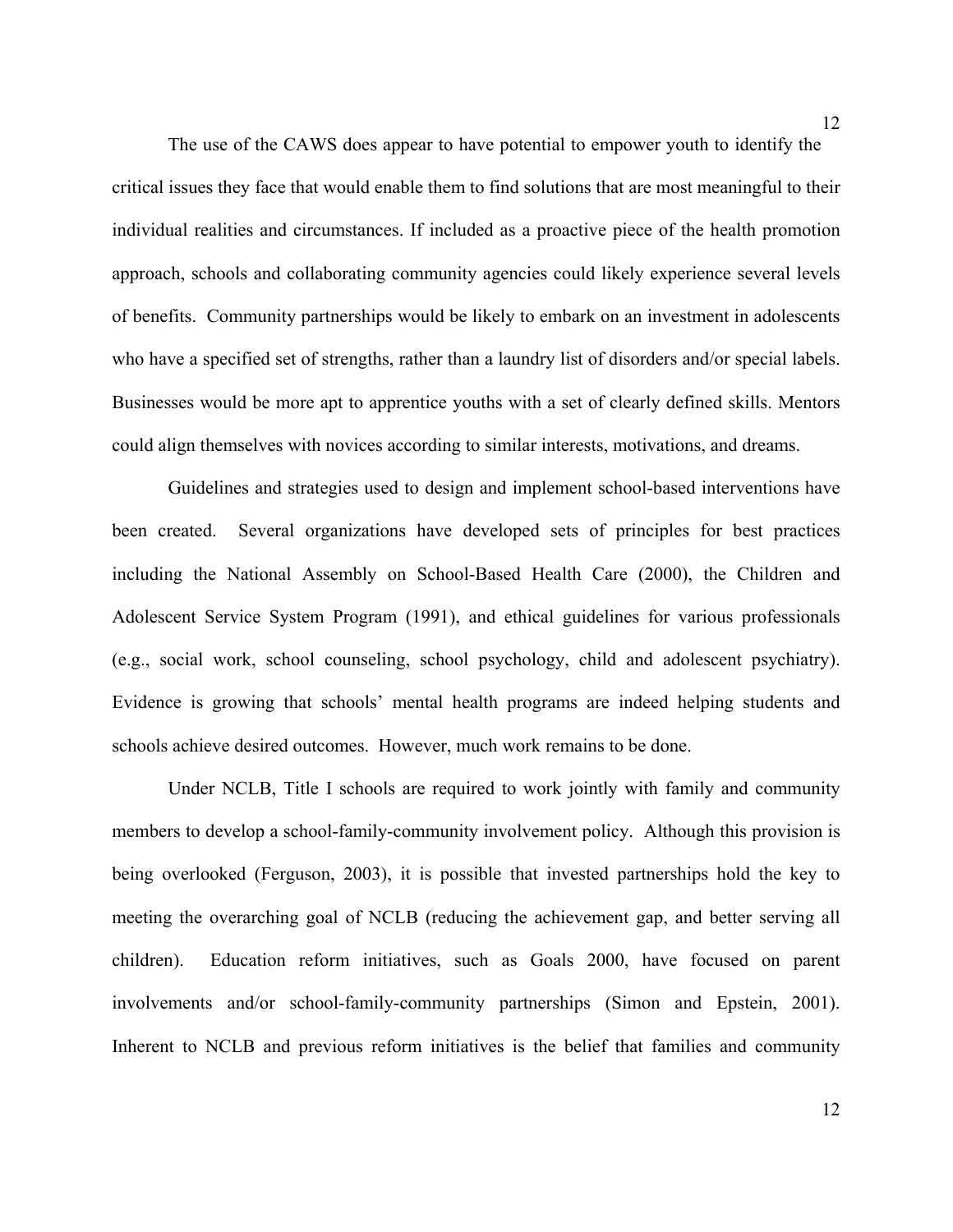members are critical contributors to improving academic achievement. The CAWS, if utilized as an affirmative, developmental starting point, could serve as an incentive for would-beinvestors/ partnerships/ apprenticeships, providing the motivation necessary to jump-start powerful, life-altering, guided opportunities and optimal well-being for all students. In the next sections that follow, a case is made for the view that the CAWS domains are essential outcomes we should strive to reach with all adolescents. No one should be left behind.

# **The CAWS Domains**

 As noted earlier, the CAWS was developed to measure positive psychological factors associated with adolescent development. These items were designed to reflect theories and research findings related to the psychological and social factors that are believed to not only buffer against the onset of mental illness but enhance adolescent health and well-being. The CAWS consists of 150 items divided into 10 separate domains (adaptability, connectedness, conscientiousness, emotional self-regulation, empathy, initiative, mindfulness, optimism, selfefficacy, and social competence). Each domain has been theorized and/or been shown through research to be associated with healthy outcomes experienced by adolescents. In what follows, a brief description of each domain and its significance to the general wellness construct is presented. These descriptions were crafted by Copeland (2005) in his presentation and paper related to the initial validation of the scale. The dimensions of the CAWS follow:

**Adaptability.**Adaptability has emerged as a critical predictor of resilience among children and adolescents (Luthar and Zalazo, 2003). It is believed that children who possess adaptive temperaments are more likely to experience advantageous outcomes and adjustments in the face of risk (Dumont and Provost, 1999). Adaptability has been found to be closely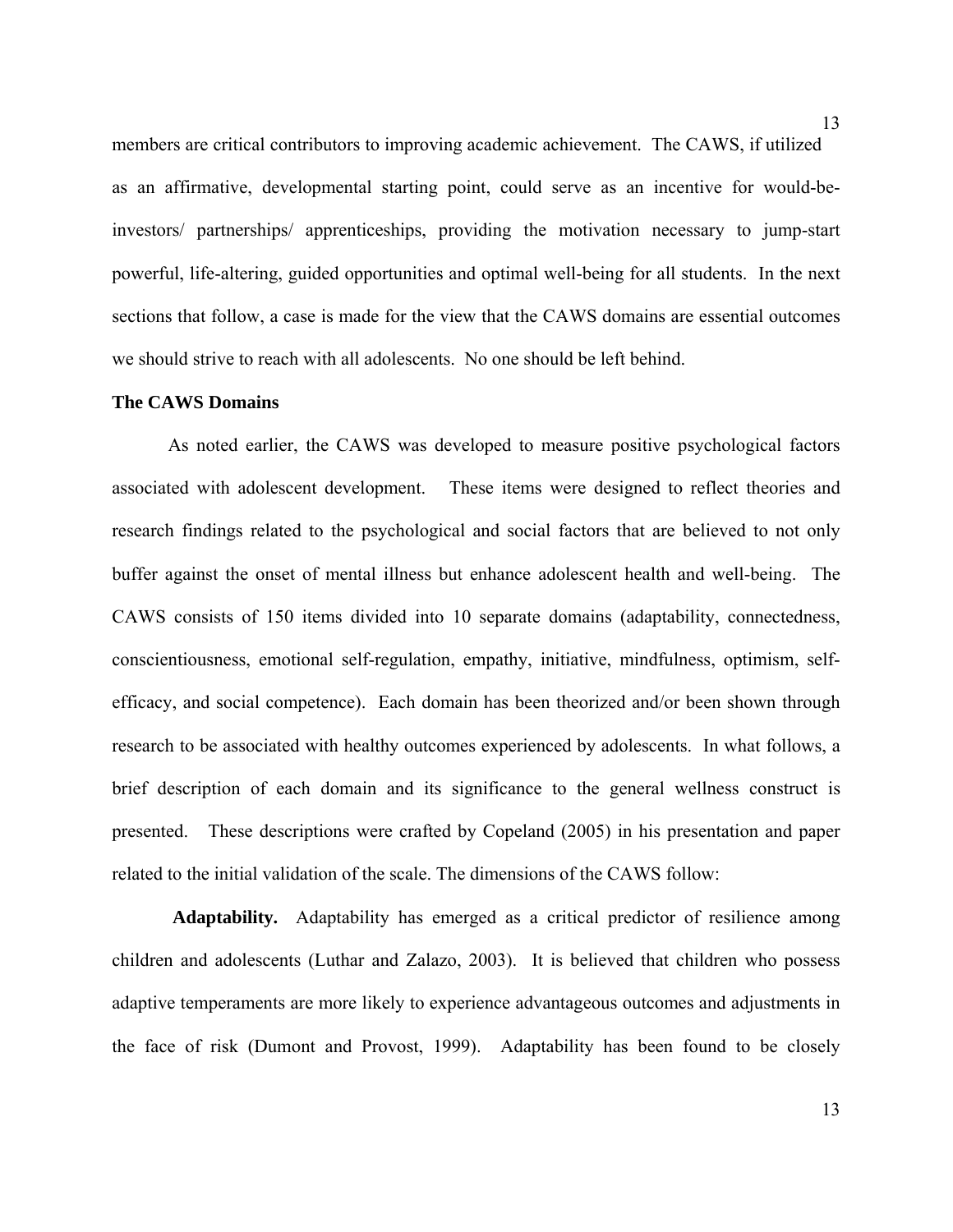associated with coping reactions to stress (cognitive and behavioral efforts to manage specific distressing problems and emotions) (Lazarus and Folkman, 1984, as cited in Bridges, 2003). Items on the Adaptability scale of the CAWS (see Appendix) were designed to measure respondents' ability to negotiate difficult situations and their preparedness for change.

**Connectedness**.The Connectedness scale was crafted to elicit information related to children's perceptions of belonging and acceptance in school, their family, and the community. Associations between interpersonal relationships and outcomes suggestive of well-being appear undisputed. The positive psychological benefits associated with healthy relationships, along with the detrimental effects associated with poor relationships, have been clearly documented in the research literature (Berscheid and Reis, 1998; Reis and Gable, 2003). Several recent landmark investigations have been undertaken in an effort to document connectedness as one of the most influential predictors of both positive outcomes and likelihood that adolescents will engage in harmful behaviors (McNeeley, Clea, Nonnemaker, James and Blum, 2002; Resnick et al., 1997). From an examination of a nationally-representative data set of 12,119 teenage participants collected as part of the National Longitudinal Study on Adolescent Health, Resnick et al. (1997) concluded that high parent-family connectedness and perceived school connectedness were among the strongest protectors against emotional distress, suicidality, violent behavior, and substance use. It also seems that school completion is much more likely when family and school connectedness is high (Marcus and Sanders-Reio, 2001). Additionally, a close relationship with a supportive adult has been found to be a very salient factor related to well-being for children at risk due to parental divorce and/or family disruption (Hetherington and Elmore, 2003).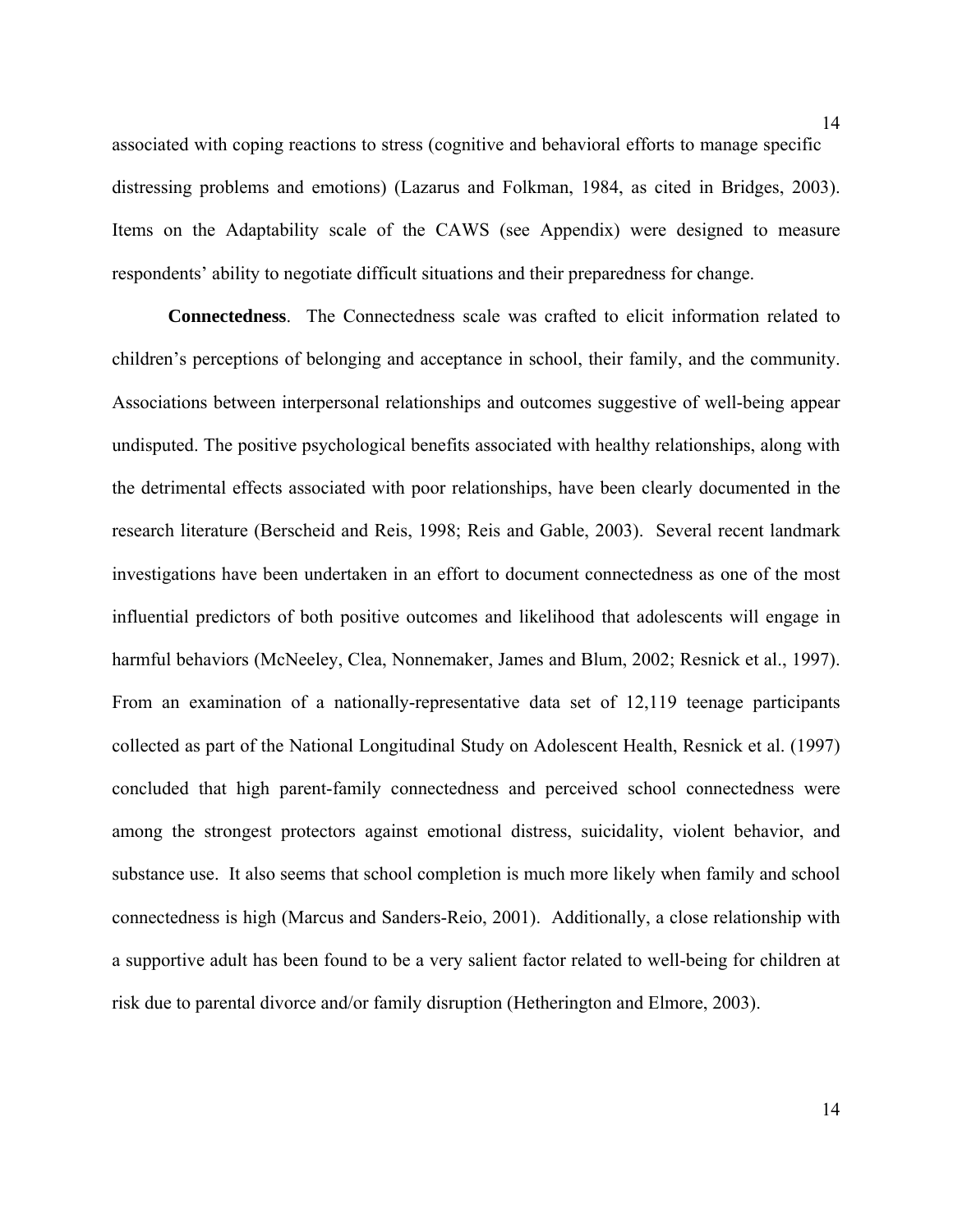**Conscientiousness.** Conscientiousness is reported (McCrae and Costa, 1999) to be one of five robust personality factors. Conscientiousness as assessed by the CAWS relates to a child's concern over personal choices and taking responsibility for their actions. Investigating health and mortality outcomes of participants form L. M. Terman's famous study of gifted children (Terman and Oden, 1947, as cited Schwartz et al., 1995), Friedman et al. (1993) and Schwartz et al. (1995) found that conscientiousness was a good predictor of longevity. A statistical survival analyses was performed on a sample of over 1000 "termites," (the participants in Terman's study were referred to as termites) 50 years or more after the initial data on these individuals were collected. Although the gifted sample was hardly representative of the general population, the studies by Friedman, Schwartz and their colleagues strongly suggested that individuals who were rated as conscientious in childhood lived significantly longer than less conscientious individuals, and that the personality trait of conscientiousness protected them against early death from cardiovascular disease and cancer even after controlling for drinking, smoking, and other aspects of personality.

**Emotional Self-Regulation***.* Emotional-related regulation is a critical aspect of individual functioning, contributing to success in many domains of behavior, particularly social competence (Eisenberg, Fabes, Guthrie, and Reiser, 2002). High negative emotionality has been associated with externalizing problem behaviors and adolescent substance abuse/use (Eisenberg et al, 2002). Eisenber et al. (2002) argue that self-regulation involves two related yet distinct processes (emotion regulation and emotion-related behavioral regulation). They define emotion regulation as "the process of initiating, maintaining, modulating, or changing the occurrence, intensity, or duration of internal feeling states and emotion-related physiological processes, often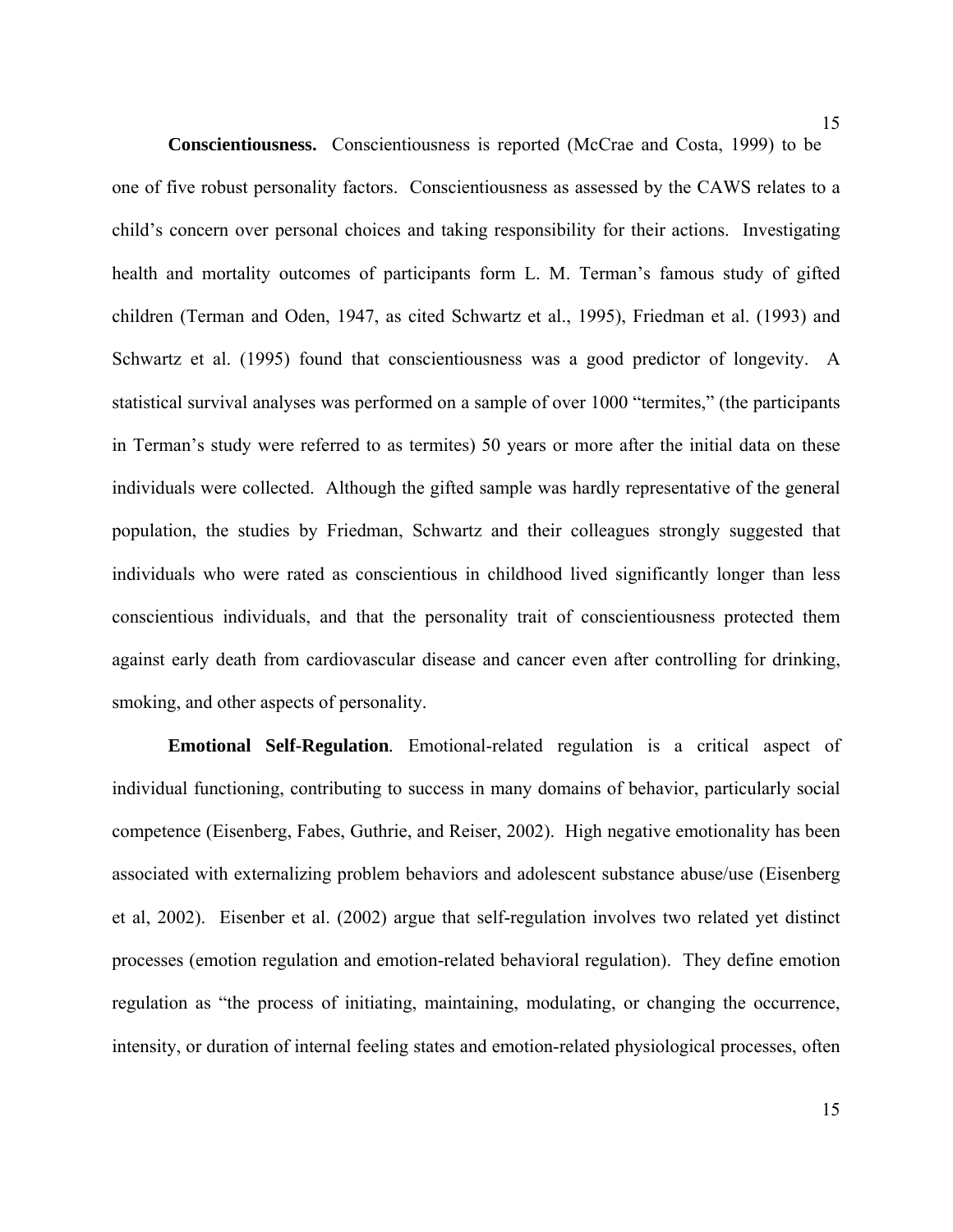in the service of accomplishing one's goals" (p. 48). Emotion-related behavioral regulation develops early in life, and has been studied in infants through the use of delay of gratification tasks (Graziano and Tobn, 2003). A fairly complex construct, a comprehensive definition of emotional self-regulation involves physiological, perceptual, cognitive, and interpersonal processes. The inability to control one's emotions has been associated with a host of impulse control disorders, and is seen as a major contributor to social conflicts.

**Empathy.**Empathy was included as a component of the CAWS based on the premise that empathy-related responding is an important aspect of positive development (Eisenberg, 2003). Empathy is believed to evoke altruistic behavior and prosocial responding, each associated with psychological health in their own right (Batson, Ahmed, Lishner, and Tsang, 2002). Empathy can be defined as "an affective response that stems from the apprehension or comprehension of another's emotional state or condition, and which is identical or very similar to what the other person is feeling or would be expected to feel" (Eisenberg, 2003, p. 254). Early signs of empathy appear to predict later positive emotionality and resilience as children age (Eisenberg, 2003). However, the hypothesized strong links between childhood empathy, prosocial behavior, and psychological wellness require further substantiation through longitudinal research.

**Mindfulness.** Psychological mindfulness, generically referred to as self-awareness, is central to theories of emotional intelligence (Goleman, 1992). It appears that awareness and attention to one's internal states is a fundamental component of emotional competence. Items on the mindfulness subscale of the CAWS elicit individual's perceptions regarding their sense of self-awareness and intuition, as well as knowledge of their personal strengths and weaknesses.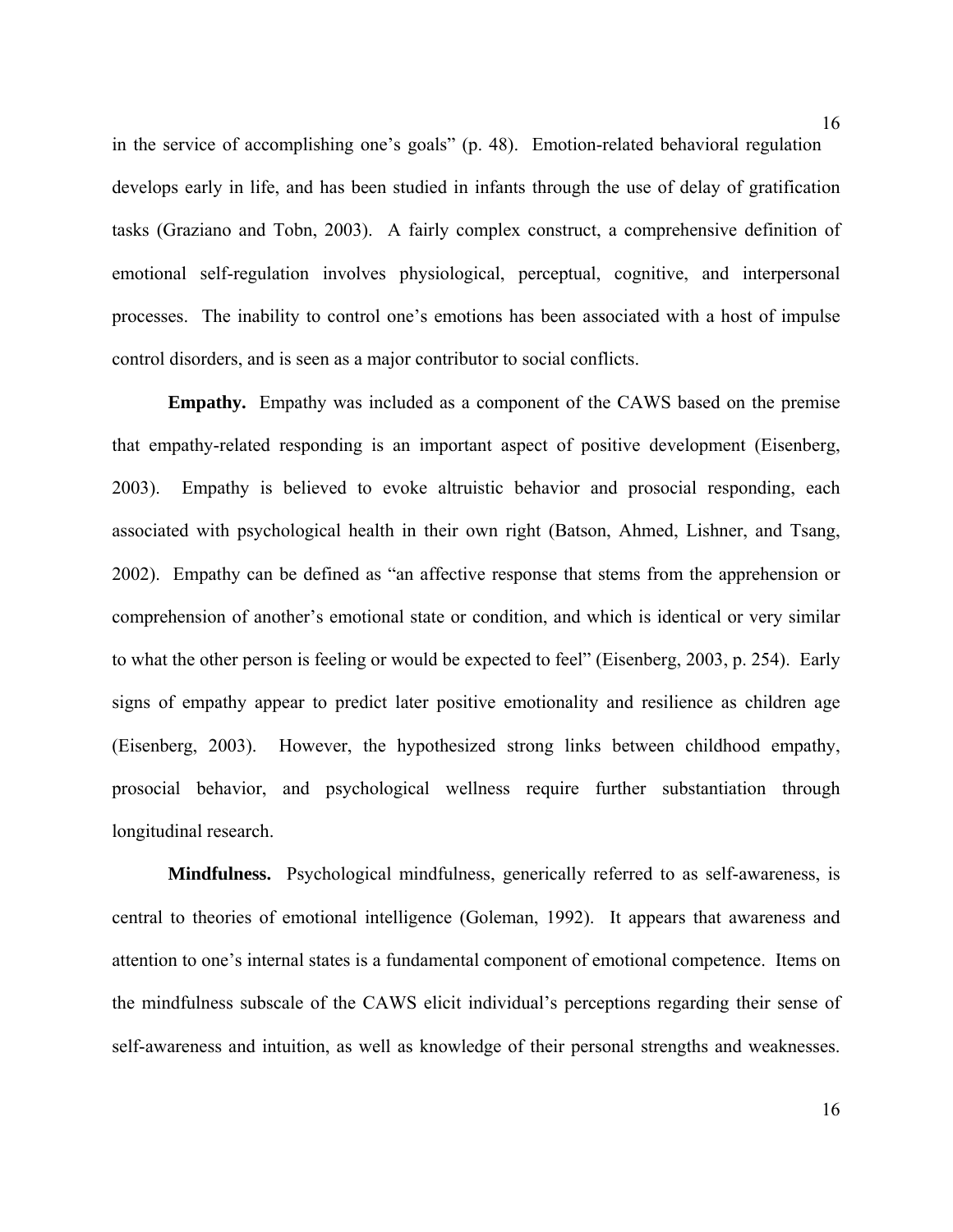Mindfulness is intuitively appealing as an important psychological contributor to overall wellness. However, its inclusion in the scale is based largely on theoretical suppositions. Of all the CAWS dimensions, the least is known about how mindfulness contributes to psychologically-healthy outcomes.

**Optimism**. Optimism refers to hope and expectancies for the future, and relates closely to explanatory style, or our personal explanations for events that occur in our daily lives. Optimism has consistently been linked to good mood, perseverance, achievement, and physical health (Peterson, 2000). Individuals' levels of optimism have important implications related to how well they cope with adversity and stress. Research suggests that pessimism leads to selfdefeating patterns of behavior that tend to compromise personal health, both psychological and physical (Carver and Scheier, 2002). Seligman's (1998) research suggests that increasing optimism in children is a worthy target of intervention, leading to improved adjustment and development of healthy explanatory styles.

**Self-Efficacy.** Self-efficacy is a key component of Bandura's social cognitive theory (Bandura, 1997). He defines self-efficacy generally as "people's beliefs in their capabilities to produce desired effects by their own actions" (p. vii). In other words, self-efficacy refers to what we believe we *can* do (Maddux, 2002). Self-efficacy theory maintains that efficacy beliefs, developed over time and through experience, are important to psychological adjustment, psychological problems, and physical health (Maddux, 2002). Self-efficacy beliefs affect individuals' motivation, emotional well-being, and vulnerability to stress and depression (Bandura, 2003).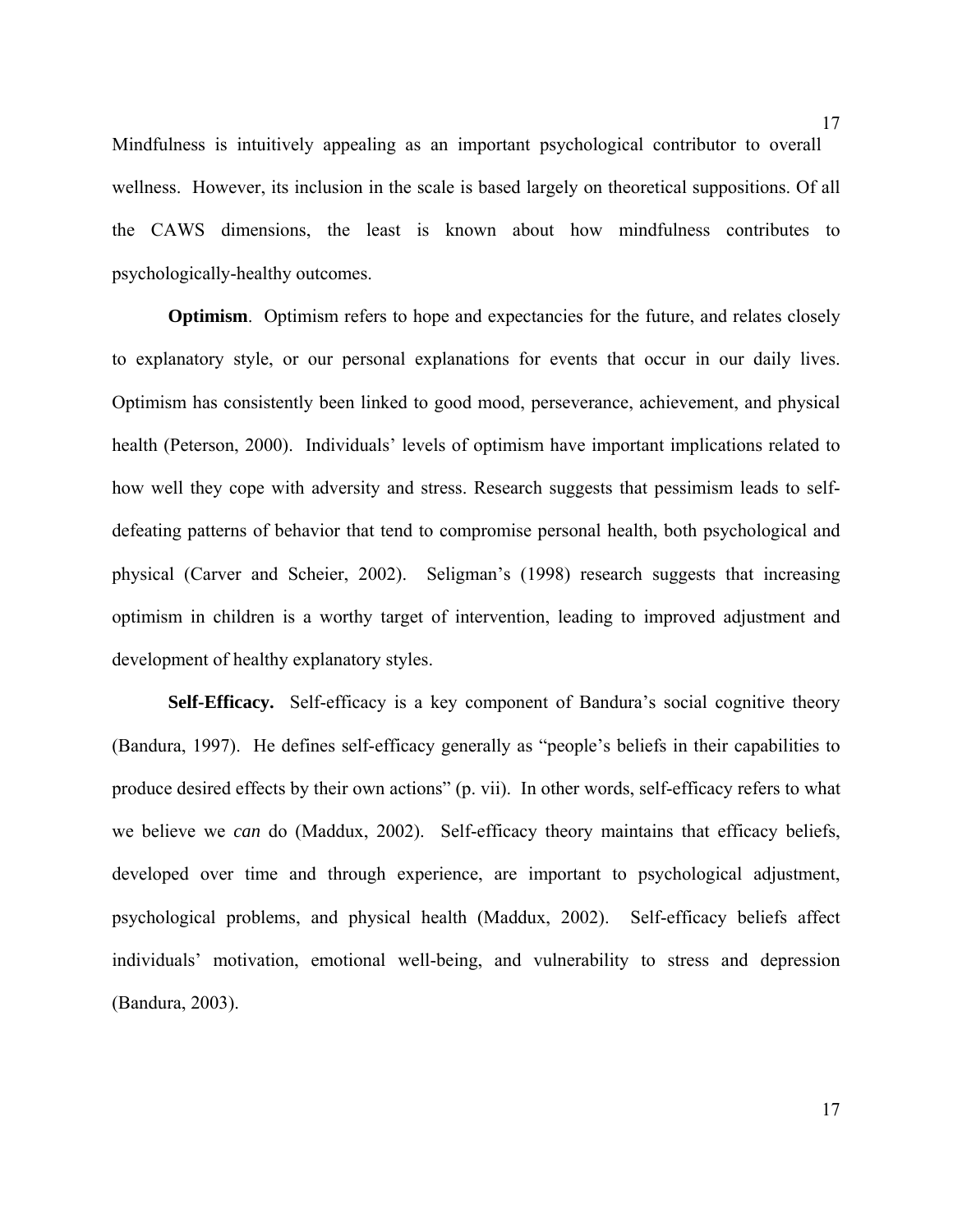**Social Competence.** Examples of skills associated with social and emotional learning (SEL) (Zins, 2001) include empathy, assertiveness, and the ability to cooperate with others and resolve conflicts peacefully (Copeland, 2002). Social competence is a broad construct that incorporates affective, cognitive, and behavioral skills that combine to determine success in interpersonal relationships (Topping, Bremner, and Holmes, 2000). Topping et al. (2000) define social competence as "the possession and use of the ability to integrate thinking, feeling, and behavior to achieve social tasks and outcomes valued in the host context and culture" (p. 32). Social competence is widely accepted as an important predictor of resilience in children.

#### **Discussion**

 This critique has included an examination of the theoretical and empirical literature. A specific focus was given to a critical examination of the cognitive literature. Within the context of the frameworks used to critically evaluate the utility of the CAWS, one must ask the inevitable question: "Is the measure valid and reliable?" One study (Copeland, 2005) provides strong support for the validity and reliability of the instrument. This initial study (results in Table 1) of the psychometric characteristics of the CAWS examined 281 students, grades 6-12 and showed a strong correlation  $(r = .72)$  between CAWS and Multidimensional Student's Life Satisfaction Scale (MSLSS). The internal consistency was reported as: Overall (.97), Adaptability (.75), Connectedness (.85), Conscientiousness (.84), Empathy (.77), Emotional Self-Regulation (.83), Initiative (.77), Mindfulness (.76), Optimism (.86), Social Competence (.81), and Self-Efficacy (.85). The study serves as a cautiously promising first step toward validation. Additional research is necessary to justify the wide spread use of the instrument in school settings. It is recommended that future analyses of the CAWS should include a large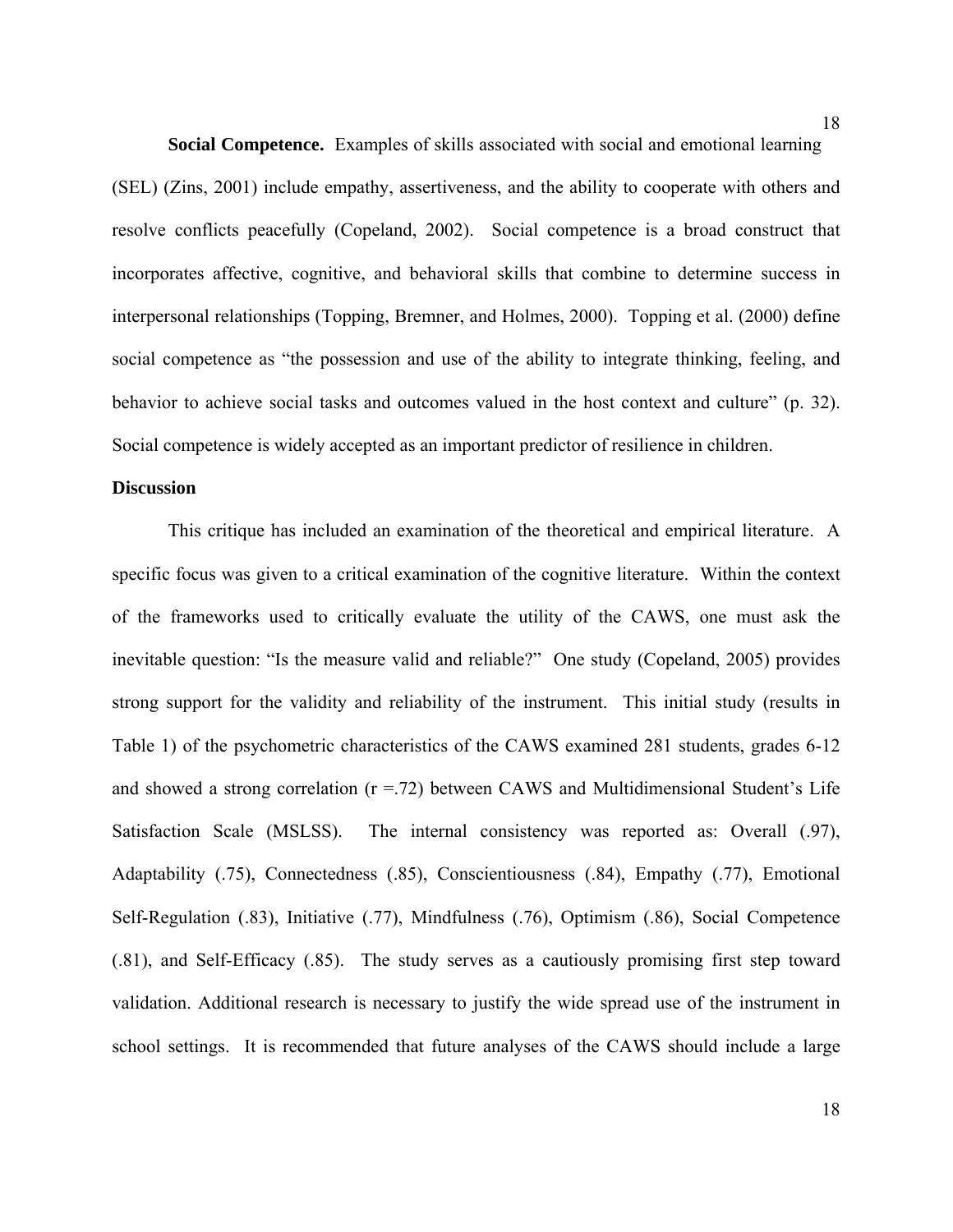sample to allow for additional confidence pertaining to the instrument's underlying factor structure. It is also suggested that efforts be directed at the systematic study of the associations between wellness as measured by the CAWS and outcome variables such as academic achievement, healthy perceptions of others, and resilience among cultural diverse populations. It is believed that if the CAWS can continue to be supported by future research, it most certainly can facilitate educators and school psychologists in keeping the promises associated with the positive psychology movement, enhancing resiliency, and promoting positive health through evidence-based intervention practices.

Martin Seligman (Hirtz, 1999, p. 22) set the tone as he spoke at his keynote address: "Psychology is not just the study of weakness and damage; it is also the study of strength and virtue. Treatment is not just fixing what is broken; it is nurturing what is best within ourselves." The stage is set for educators and psychologists to use the conceptual framework described in this article to integrate recently developed knowledge structures and associated research findings to provide a broadened evidence-based view of their educational practices. Broadening our effort to include a focus on positive psychology, resilience, and preventive educational practices has potential to make a significant difference in our students' outcomes and our own satisfaction knowing that we truly aren't leaving any child left behind.

#### **References**

Argyle, M. 2001. *The psychology of happiness* (2<sup>nd</sup> ed.). New York: Taylor & Francis.

Bandura, A. 1997. *Self-efficacy: The exercise of control*. New York: W.H. Freeman.

Bandura, A. and E. Locke. 2003. Negative self-efficacy and goal effects revisited. *Journal of Applied Psychology*, 88(1): 87-99.

Batson, C.D., N. Ahmed, D.A. Lishner and J. Tsang. 2002. Empathy and altruism. In *Handbook of positive psychology*, edited by C.R. Snyder and S.J. Lopez, 458-498. New York: Oxford University Press.

Bernard, B. 1991. *Fostering resiliency in kids: Protective factors in the family, school, and community*. Portland, OR: Western Regional Center for Drug-Free Schools and Communities and Far West Laboratory for Educational Research.

Bernard, B. 1995. *Fostering resilience in children*. ERIC/EECE Digest, EDO-PS-99.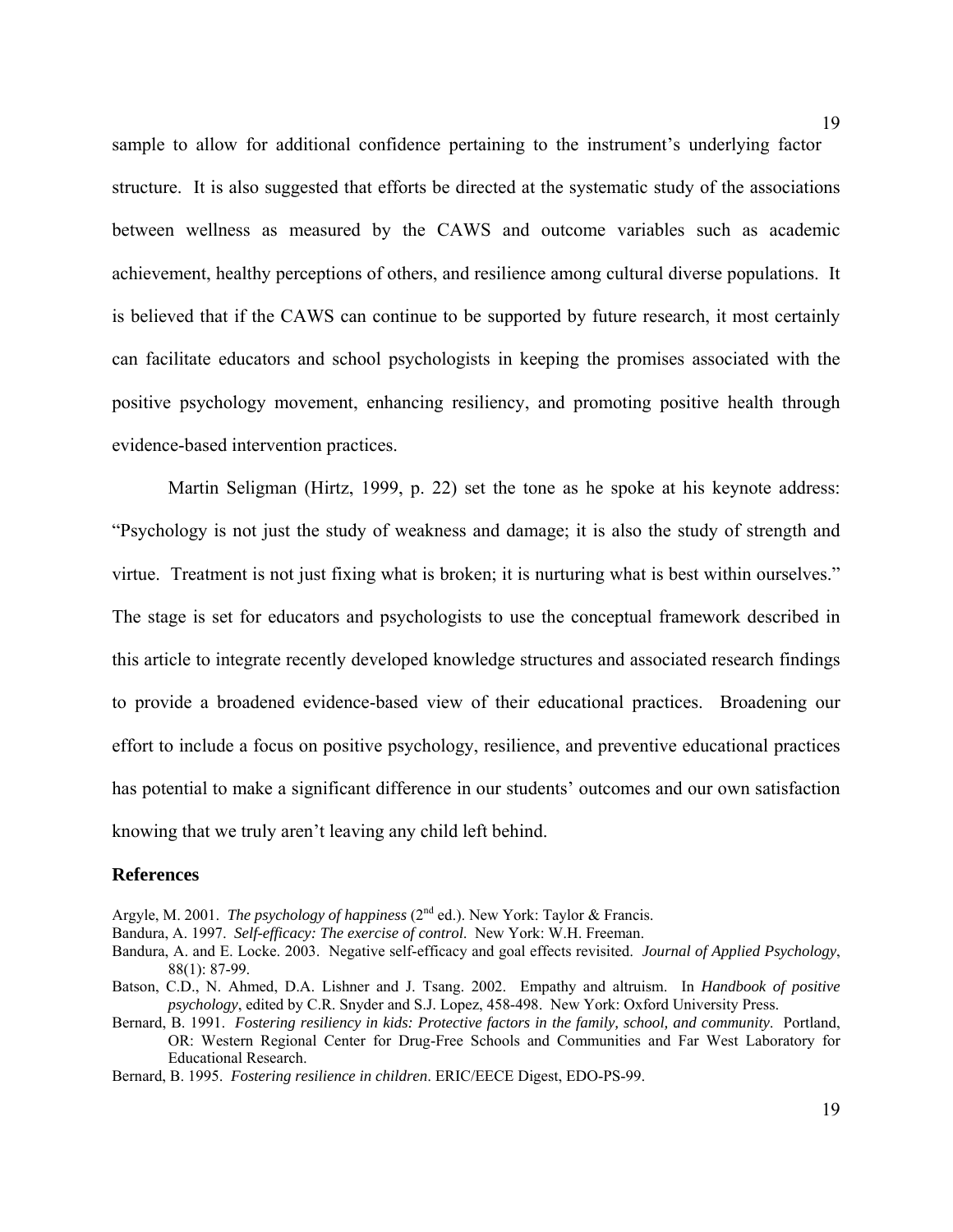- Berscheid, E. and H.T. Reis. 1998. Attraction and close relationships. In *The handbook of social psychology* (4th ed., Vol. 2) edited by D.T. Gilbert, S.T. Fiske, and G. Lindzey, 193-281. New York: McGraw-Hill.
- Block, J.H. and J. Block. 1980. The role of ego-control and ego-resiliency. In *The Minnesota Symposium on Child Psychology*: Vol. 13. Development of cognitive affect and social relations edited by W.A. Collins, 39-101. Hillsdale, NJ: Erlbaum.
- Bridges, L.J. 2003. Coping as an element of developmental well-being. In *Well-being: Positive development across the life course* edited by M.H. Bornstein, L. Davidson, C.L.M. Keyes and K.A. Moore, 154-166. Mahwah, NJ: Lawrence Erlbaum.
- Carver, C.S. and M.F. Scheier. 2002. Optimism. In *Handbook of positive psychology* edited by C.R. Snyder and S.L. Lopez, 231-243. New York: Oxford University Press.
- Catalane, R. F., J.D. Hawkins, M.L. Berglund, J.A. Pollard and M.W. Arthur. 2002. Prevention science and positive youth development: Competitive or cooperative frameworks? *Journal of Adolescent Health*, 31(6): 230- 239.
- Clarke, A.D.B., and A.M. Clarke. 1984. Constancy and change in the growth of human characteristics. *Journal of Child Psychology and Psychiatry*, 25(2): 191-210.
- Copeland, E.P. (2002). Best practices in health promotion for school psychological practice. In *Best practices in school psychology* IV edited by A. Thomas and J. Grimes, 949-961. Bethesda, MD: National Association of School Psychologists.
- Copeland, E.P. and R.B. Nelson. 2004. *Child and Adolescent Wellness Scale.* In development.
- Copeland, E.P. 2006. Personal communication.
- Charnetski, C. and F. Brennan. 2001. *Feeling good is good for you*. New York: Rodale Press.
- Csikszentmihalyi, M. 1990. *Flow*. San Francisco, CA: Harper Collins
- Csikszentmihalyi, M. 1999. If we are so rich, why aren't we happy? *American Psychologist*, 54: 821-827.
- Danner, D., D. Smowdon and W. Frieson. 2001. Positive emotions in early life and longevity: Findings from the nun study. *Journal of Personality and Social Psychology*, 80: 804-813.
- Deci, E.L. and R.M. Ryan. 1985. *Intrinsic motivation and self-determination in human behavior*. New York: Plenum Press.
- Dumont, M. and M.A. Provost. 1999. Resilience in adolescence: Protective role of social support, coping strategies, self-esteem, and social activities on experience of stress and depression. *Journal of Youth and Adolescence*, 28(3): 343-363.
- Eisenberg, N., R.A. Fabes, I.K. Guthrie and M. Reiser. 2002. The role of emotionality and regulation in children's social competence and adjustment. In *Paths to successful development: Personality in the life course* edited by L. Pulkkinen and A. Caspi, 46-70. Cambridge, MA: Cambridge University Press.
- Eisenberg, N. 2003. Prosocial behavior, empathy, and sympathy. In *Well-being: Positive development across the life course* edited by M.H. Bornstein, L. Davidson, C.L.M. Keyes and K.A. Moore, 253-265. Mahwah, NJ: Lawrence Erlbaum.
- Epstein, J.L. (1995). School/family/community partnerships: Caring for the children we share. *Phi Delta Kappan*, 76(9): 701-712.
- Fava, G. and C. Riuni. 2003. Development and characteristics of a well-being enhancing psychotherapeutic strategy: Well-being therapy*. Journal of Behavioral Therapy and Experimental Psychology,* 34: 45-63.
- Ferguson, S. 2003. Whatever happened to partnerships? Gaining ground, 5, 1-2. Retrieved February 2, 2004, from [http://www.ccso.org/comtent/PDFs/GGSummer03.pdf.](http://www.ccso.org/comtent/PDFs/GGSummer03.pdf)
- Friedman, H.S., J.S. Tucker, C. Tomlinson-Keasey, J.E. Shwartz, D.L. Wingard and M.H. Criqui. 1993. Does childhood personality predict longevity? *Journal of Personality and Social Psychology,* 65(1): 176-185.
- Garmezy, N. 1985. Stress-resistant children: the search for protective factors. In *Recent Research in Developmental Psychology* (Journal of Child Psychology and Psychiatry book supplement) edited by J.E. Syevenson. Elmsford NY: Pergamon Press.
- Gillham, J., K. Reivich, L. Jaycox, and M. Seligman. 1995. Prevention of depressive symptoms in school children: Two-year follow-up. *Psychological Science*, 6: 343-351.
- Goleman, D.G. 1992. *Emotional intelligence: Why it can matter more than I.Q*. New York: Bantam Books.
- Graziano, W.G. and R.M. Tobin. 2003. Emotion regulation from infancy through adolescence. In *Well-being: Positive development across the life course* edited by M.H. Bornstein, L. Davidson, C.L. M. Keyes and K.A. Moore, 139-154. Mahwah, NJ: Lawrence Erlbaum.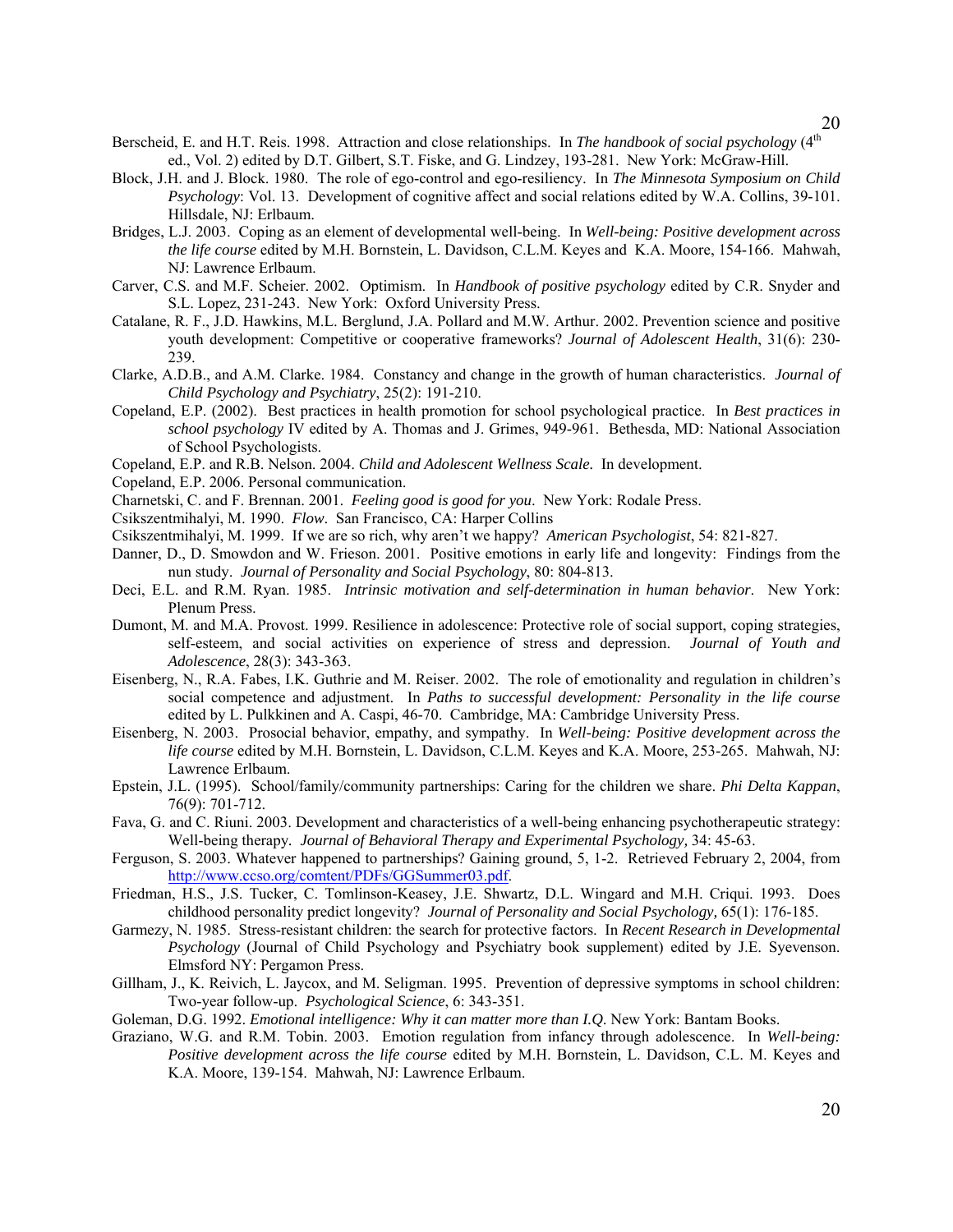- Greenberg, P.J., R.P. Weissgerg, M.U. O'Brien, J.E. Zins, L.R. Fredericks, H. Resnik and M.J. Elias. 2003. Enhancing school-based prevention and youth development through coordinated social, emotional, and academic learning. *American Psychologist,* 58(6/7): 466-474.
- Harker, L. and D. Keltner. 2001. Expressions of positive emotion in women's college yearbook pictures and their relationship to personality and life outcomes across adulthood. *Journal of Personality and Social Psychology*, 80: 112-124.
- Hetherington, E.M. and A.M. Elmore. 2003. Risk and resilience in children coping with their parents' divorce and remarriage. In *Resilience and vulnerability: Adaptation in the context of childhood adversities* edited by S.S. Luthar, 182-212. Cambridge, MA: Cambridge University Press.
- Hirtz, R. 1999. Martin Seligman's Journey from learned helplessness to learned happiness. *The Pennsylvania Gazette,* January/February, 22-27.
- Johnson, B., S. Howard and M. Oswald. 1988. Tracking childhood resiliency. Paper given at the Australian Association for research in Education Conference. Adelaide: Nov 29-Dec 3.
- Lazarus, R. S. and S. Folkman. 1984. *Stress, appraisal, and coping*. New York: Springer.
- Lopez, S.L. and C. R. Snyder, eds. 2003. *Positive psychological assessment: A handbook of models and measures.*  Washington, DC: American Psychological Association.
- Luther, S. S., D. Cicchetti and B. Becker. 2000. The construct of resilience: A critical evaluation and guidelines for future work*. Child Development*, 3: 543-562.
- Luthar, S.S. and L.B. Zelazo. 2003. Research on resilience: An integrative review. In *Handbook of positive psychology* edited by S.S. Luthar, 277-287. New York: Oxford University Press.
- Maddux, J.E. 2002. Self-efficacy: The power of believing you can. In *Handbook of positive psychology* edited by C.R. Snyder and S.J. Lopez, 277-287. New York: Oxford University Press.
- Marcus, R.G. and J. Sanders-Reio. 2001. The influence of attachment on school completion. *School Psychology Quarterly*, 16(4): 427-444.
- Maslow, A. (1971). *The farthest reaches of human nature*. New York: Viking.
- McCraty, R., N. Atkinson, W. Tiller, G. Rein and A. Watkins. 1995. The effects of emotions on short-term power spectrum analysis of heart rate variability. *American Journal of Cardiology*, 76: 1089-1093.
- McNeeley, C.A., A. Clea, J.M. Nonnemaker and R.W. Blum, R.W. 2002. Promoting school connectedness: Evidence from the national longitudinal study of adolescent health. *Journal of School Health*, 72(4): 138- 146.
- Myers, D.G. 1992. *The pursuit of happiness: Discovering the pathway to fulfillment, well-being and enduring personal joy*. New York: Avon Books.
- Paquette, M. 2006. The Science of happiness. *Perspectives in Psychiatric Care.*
- Retrieved 4/20/06 from http://www.findarticles.com/p/articles/mi\_qa3804/is\_200602/ai\_n16107152.
- Peterson, C. 2000. The future of optimism. *American Psychologist*, 55(1): 44-55.
- Pittman, K. 2003. Mission statement. Center for Youth Development and Policy Research. Retrieved 12/15/05 from HYPERLINK http://cyd/aed.org/mission.html.
- Reis, H.T. and S.L. Gable. 2003. Toward a positive psychology of relationships. In *Flourishing: Positive psychology and the life well-lived* edited by C. L. Keyes and J. Haidt. Washington, DC: American Psychological Association.
- Resnick, M.D., P.S. Bearman, R.W. Blum, K.E. Bauman, K.M. Harris, J. Jones, et al. 1997. Protecting adolescents from harm: Findings from the longitudinal study on adolescent health*. JAMA*, 278(10): 823-832.
- Rutter, M., B. Maughan, P. Mortimer and J. Ousten. 1979. *Fifteen thousand hours: Secondary schools and their effects on children.* Cambridge, MA: Harvard University Press.
- Rutter, M. (1987). Psychological resilience and protective mechanisms. *American Journal of Orthopsychiatry,* 57: 316-333.
- Ryan, R.M. and E.L. Deci. 2001. On happiness and human potential: A review of research on hedonic and eudemonic well-being. *Annual Review of Psychology*, 52: 141-166.
- Ryff, C. and B. Singer. 2000. Interpersonal flourishing: A positive health agenda for the new millennium. *Personality and Social Psychology,* 4: 30-44.
- Scheier, M.F. and C.J. Carver. 1987. Dispositional optimism and physical well-being: The influence of generalized outcome expectancies on health. *Journal of Personality*, 55: 169-210.
- Seeman, J. 1989. Toward a model of positive health. *American Psychologist,* 44: 1099-1109.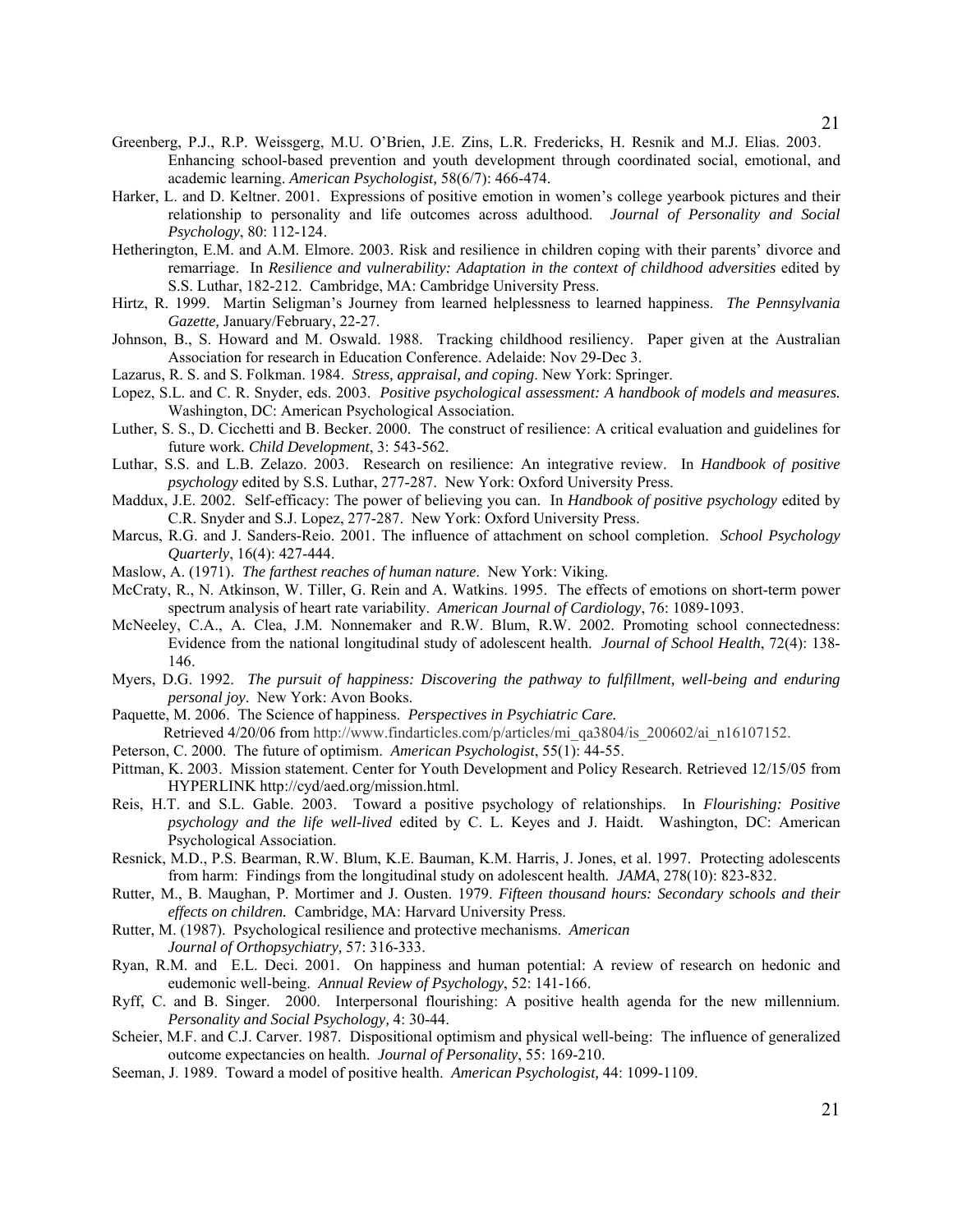Seligman, M.E.P. 1998. *Learned optimism*. New York: Free Press.

Seligman, M.E.P. 1991. *Learned optimism*. New York: Random House.

- Seligman, M.E. P. and Csikszentmihalyi, M. 2000. Positive psychology. *American Psychologist,* 55: 5-12.
- Schwartz, J.E., H.S. Friedman, J.S. Tucker, C. Tomlinson-Keasey, D.L. Wingard and M.H. Criqui. 1995. Sociodemographic and psychosocial factors in childhood as predictors of adult mortality. *American Journal of Public Health*, 85(9): 1237-1245.
- Simon, B.S. and J.L. Epstein. 2001. School, family, and community partnerships: Linking theory to practice. In *Promising practices for family involvement in schools: A volume in family school community partnerships* edited by D.B. Hiatt-Michael, 1-24. Greenwich, CT: Information Age Publishing.
- Taylor, S.E., M.E. Kemeny, G.M. Reed, J.E. Bowerand T.L. Grunwald, T.L. 2000. Psychological resources, positive illusions, and health. *American Psychologist,* 55: 99-109.
- Terman, L.M. and M.H. Oden. 1947. *Genetic studies of genius: The gifted child grows up* (Vol. 4). Stanford, CA: Stanford University Press.
- Topping, K., W. Bremner and E.A. Holmes. 2000. Social competence: The social construction of the concept. In *The handbook of emotional intelligence: Theory, development, assessment, and application at home, school, and in the workplace* edited by R. Bar-On and J.D.A. Parker, 28-39. San Francisco, CA: Jossey-Bass.
- U.S. Department of Education. 2001. No Child Left Behind Act of 2001 (H.R. 1). Washington, DC: Author.
- U.S. Department of Health and Human Services. 2000. Healthy People 2010. Washington, DC: U.S. Government Printing Office.
- Vaillant, G. 2002. *Aging well*. Boston, MA: Little Brown and Company.
- Wang, M.C., G.D. Haertel and H.J. Walberg. 1997. Fostering educational resilience in inner-city schools*. Children and Youth,* 7: 119-140.
- Wang, M.C., G.D. Haertel and H.J. Walberg. 1998. *Educational resilience* (Laboratory for Student Success Publication Series No. 11). Philadelphia, PA: Temple University Center for research in Human Development and Education.
- Weissberg, R.P. and M.T. Greenberg. 1998. School and community competence-enhancement and prevention programs. In *Handbook of child psychology* edited by W. Damon. New York: John Wiley.
- Weist, M.D. and H. Ghuman, H. 2002. Principles behind the proactive delivery of mental health services to youth where they are. In *Providing mental health services to youth where they are: School- and other community-based approaches* edited by H. Ghuman, M.D. Weist and R. Sarles, 1-14. New York: Taylor Francis.
- Werner, E. and R. Smith. 1988. *Vulnerable but invincible: a longitudinal study of resilient children and youth.* New York: Adams and Bannister and Cox.
- Woolfolk, A.E. 1993. *Educational psychology*. Boston MA: Allyn and Bacon.
- Zins, J.E. 2001. Examining opportunities and challenges for the school-based prevention and promotion: Social and emotional learning as an exemplar*. Journal of Primary Prevention,* 21(4): 441-446.